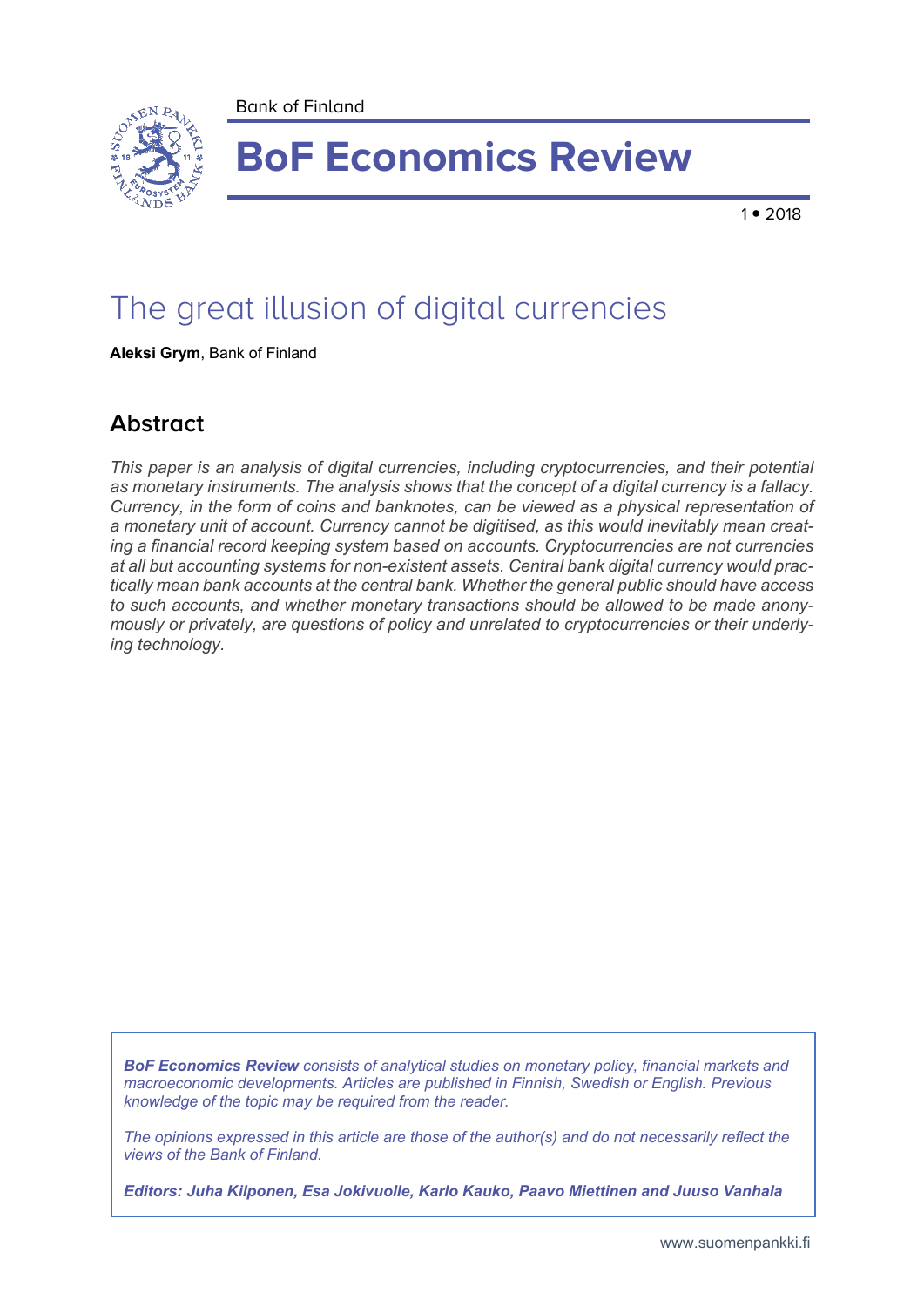## **1. Introduction**

Recent advances in digital technology have spurred a transformation in the global financial industry. Consumer behaviour with regards to payments and other financial activities is changing, and service providers including banks have been challenged by new market entrants. Among the many innovations in this area, digital currencies have become of keen interest for both the general public as well as financial institutions.

A famous example of this class of innovations is Bitcoin, which has also been the template for other so called cryptocurrencies. The public interest in Bitcoin has been initially stimulated by stories of its potential to become a new global form of money. Acting as monetary authorities in their respective countries, central banks around the world have taken note of this phenomenon and started to investigate the plausibility of the many assertions regarding Bitcoin and digital currencies in general.

As of today, the fundamental nature of digital currencies remains surprisingly elusive. On the one hand, it shows how poorly understood the concept of money itself still is today. On the other hand, it may be reflecting how the world wide web and social media have muddled our sense of fact and fiction. There is also the challenge that the expertise required to understand a sophisticated innovation in computer science, such as Bitcoin, is quite different from the expertise required to understand how some of the fundamental features of our economy, such as money, work.

This paper is an attempt at de-muddling our understanding of digital currencies and of money in general. I argue that the concept of digital currency is essentially a fallacy. My argument rests on the observation that digital currencies are actually account based ledger systems and not significantly different from other financial record keeping technology. They include some specific innovative features relating to cryptography and distributed computing, but these are implementation details which are unrelated to the fundamental characteristics of money.

## **2. Previous research on digital currencies**

I will use the terms *digital currencies* and *cryptocurrencies* interchangeably.[1](#page-1-0) I see cryptocurrencies as a special case of digital currencies. The term "cryptocurrency" came about with Bitcoin, as it was the first to utilise cryptographic digital signatures to validate transactions.

Cryptocurrencies are the class of digital currencies that has grown immensely in recent years, and that growth is probably the main reason for the recent surge in research and public debate on the nature of digital currencies. Although digital currency is a more general concept than cryptocurrency, I am not aware of digital currencies other than cryptocurrencies that would have any real significance in the world today. It is nonetheless important to generalise the analysis to digital currencies, because these could, at least in principle, include digital currencies issued by central banks.

There are many good descriptions of the history of Bitcoin and how the Bitcoin system works, and I will therefore not repeat them here.<sup>[2](#page-1-1)</sup> In what follows, I briefly review some of the academic literature on cryptocurrencies.

Yermack (2013) is the only paper I know of which directly addresses the question of whether cryptocurrencies are money, and it is also one of the earliest academic papers on cryptocurrencies. The paper concludes that cryptocurrencies do not perform the functions of money to such a degree that they could be considered monetary instruments.

<sup>&</sup>lt;u>.</u> <sup>1</sup> For a more detailed conceptual analysis, see e.g. ECB (2012) or Bech & Garratt (2017).

<span id="page-1-1"></span><span id="page-1-0"></span><sup>2</sup> For a technical description of cryptocurrencies, see e.g. Nakamoto (2008) or Badev & Chen (2014).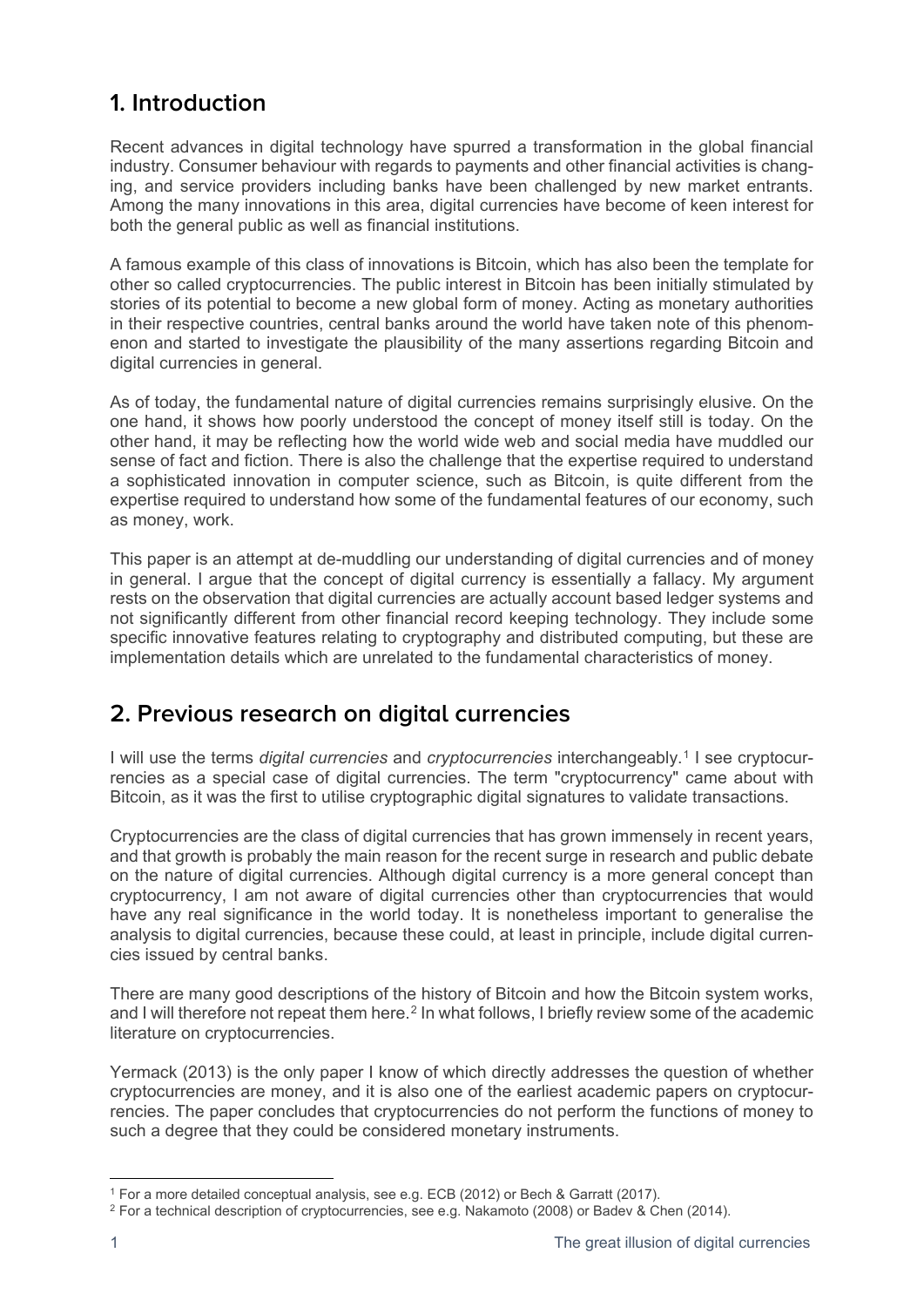Some of the earliest studies on cryptocurrencies were conducted by central banks. ECB (2012) provides an overview of virtual currencies, such as those used within gaming environments, and considers cryptocurrencies one subclass among them. ECB (2015) is a follow-up study which provides a more detailed descriptive analysis, and concludes that cryptocurrencies do not constitute money or currency. Badev & Chen (2014) is the earliest publication by the Federal Reserve Board on the topic. The paper avoids defining Bitcoin, but provides a thorough analysis on its technical architecture and its transaction patterns. Ali et al. (2014) is the first publication by the Bank of England on the topic and provides a conceptual overview of cryptocurrencies. The paper refers to cryptocurrencies as money and as currency, but also points out some key differences between cryptocurrencies and real money.

Bitcoin has a well-functioning secondary market. Baek & Elbeck (2014) analyse the market price of Bitcoin and conclude that Bitcoin is best described as a speculative investment vehicle. Cheung et al. (2015) also analyse the market price of Bitcoin and conclude that its price trajectory features bubbles. Cheah & Fry (2015) also study the price trajectory of Bitcoin. They conclude that the price of Bitcoin exhibits bubbles and that its fundamental value is zero. Balcilar et al. (2017) investigates whether trading volumes can predict market returns for Bitcoin. Their results are mixed. Urquhart (2016) tests whether the market for Bitcoin is efficient and finds that it is not. Nadarajah & Chu (2017) build on the work of Urquhart (2016) and find some evidence of market efficiency. Katsiampa (2017) seeks to find the best econometric model for describing the volatility of the price of Bitcoin. Bouri et al. (2017) explore the ability of Bitcoin to function as a hedging instrument and find some evidence for this.

Glaser et al. (2014) have studied the Bitcoin user community and find strong evidence that the demand for Bitcoin is primarily driven by its use as a speculative investment instrument rather than a currency. Similar findings have been reported by Baek & Elbeck (2014), Katsiampa (2017), and Dwyer (2015). Yelowitz & Wilson (2015) apply a different methodology and find evidence that interest in Bitcoin is associated with interest in computer programming and illegal activity. Foley at al. (2018) investigate Bitcoin transactions and find that a large portion of transactions and users are related to illegal activity.

Böhme et al. (2015) provide a descriptive analysis of the Bitcoin system, its market, and its governance structure. The paper compares the supply of Bitcoin to the supply of money and refers to Bitcoin as a currency, but does not explain the choice of terminology. Dwyer (2015) and Selgin (2015) also analyse various broader aspects of the Bitcoin system. Both assume that Bitcoin is a currency without providing further explanation for that assumption. Huberman et al. (2017) study the economic incentive structure of the Bitcoin network and find that congestion is necessary for its continuous operation. They describe Bitcoin as a system of accounts.

Heilman & Rauchs (2017) provide rich empirical data on the industry that has sprung up around cryptocurrencies. It is a highly descriptive study which avoids making assumptions and assertions that aren't supported by evidence. One of the many findings in the paper is that cryptocurrencies are primarily used as a speculative investment instrument.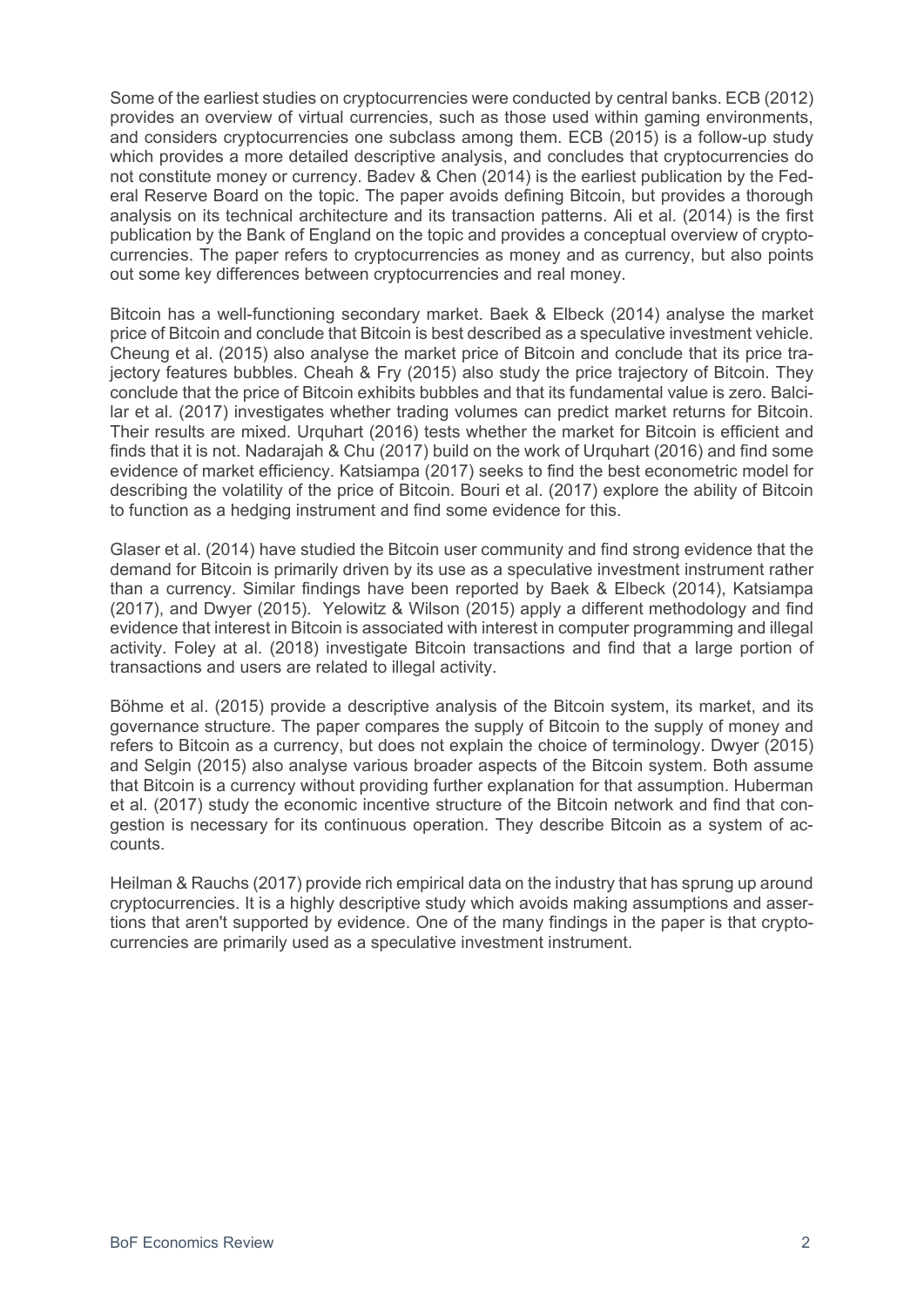## **3. Again, what is money?**

#### **3.1. Neoclassical definitions of money**

The economic literature is rich in definitions and discussions on the nature of money. Many writers have tried to formulate a definition which would stand the test of time and would apply to all the different forms that money has taken over the course of millennia. It is inescapable, however, that any such definition will only reflect the realities known up to that point in time.

Kiyotaki & Wright (1989) have developed a widely cited economic model where money emerges endogenously as a medium exchange. Their definition of money follows a long and pervasive tradition in the economic literature according to which money, usually interpreted as a physical good, exists to facilitate trade and to make barter exchange more efficient. Based on that premise, Kiyotaki & Wright (1989) define money, and clarify the difference between commodity and fiat money, as follows:

"*When a commodity is accepted in trade not to be consumed or used in production, but to be used to facilitate further trade, it becomes a medium of exchange and is called commodity money. If an object with no intrinsic value becomes a medium of exchange, it is called fiat money."*

What is common to most definitions in the literature is that money is defined based on what it does and not what it is. This could mean that anything can be money, as long as it is used in a certain way. In addition to functioning as a medium of exchange, money is widely seen as also having the functions of store of value and unit of account.

*Store of value* implies that money is an asset.<sup>[3](#page-3-0)</sup> It should retain its approximate value over time so that its owner can get a similar utility from it at any later date. Keynes (1936) and Samuelsson (1958) emphasise this intertemporal nature of money. According to their view, money is used to preserve purchasing power across time, to exchange present goods for future goods.

*Medium of exchange* means something which is accepted in exchange solely for the reason that it can be later traded for other goods and services. A medium of exchange is necessarily also a store of value, but not vice versa.[4](#page-3-1) An object which is easily transported, durable, divisible, easily recognised and assayed, has the potential to become a medium of exchange. His-torical examples include stones, cereal, metal objects, animal skins and shells.<sup>[5](#page-3-2)</sup>

Medium of exchange is sometimes confused with *means of payment*. Yang (2007) demonstrates the difference between the two concepts. While a medium of exchange refers to an asset which people regularly exchange for other goods and services, means of payment refers to generally accepted methods for the delivery of money. The difference is that a medium of exchange is in itself an asset of value, while a means of payment is not. Yang (2007) exemplifies this by noting that banknotes are a medium of exchange, while cheques are not. Both, however, are means of payment. According to this view, cash is the only asset which is both a medium of exchange and a means of payment.

*Unit of account* can be defined as a general metric for value. Doepke & Schneider (2017) define it as the good in which the value of future payments is specified. Unit of account literally implies that it is the metric used in bookkeeping. Prices can be quoted in many units, but only one of them is the unit of account for the producer of that good or service. This follows from the fact that the producer has to pay for inputs, including wages and salaries, and pay out taxes and dividends. There is therefore an inherent connection between accounting units and prices. Money as a unit of account is reflecting the ratio at which various goods can be traded

<sup>&</sup>lt;u>.</u> <sup>3</sup> See Yang (2007).

<span id="page-3-1"></span><span id="page-3-0"></span><sup>4</sup> See Ostroy & Starr (1988).

<span id="page-3-2"></span><sup>5</sup> See e.g. Graeber (2011).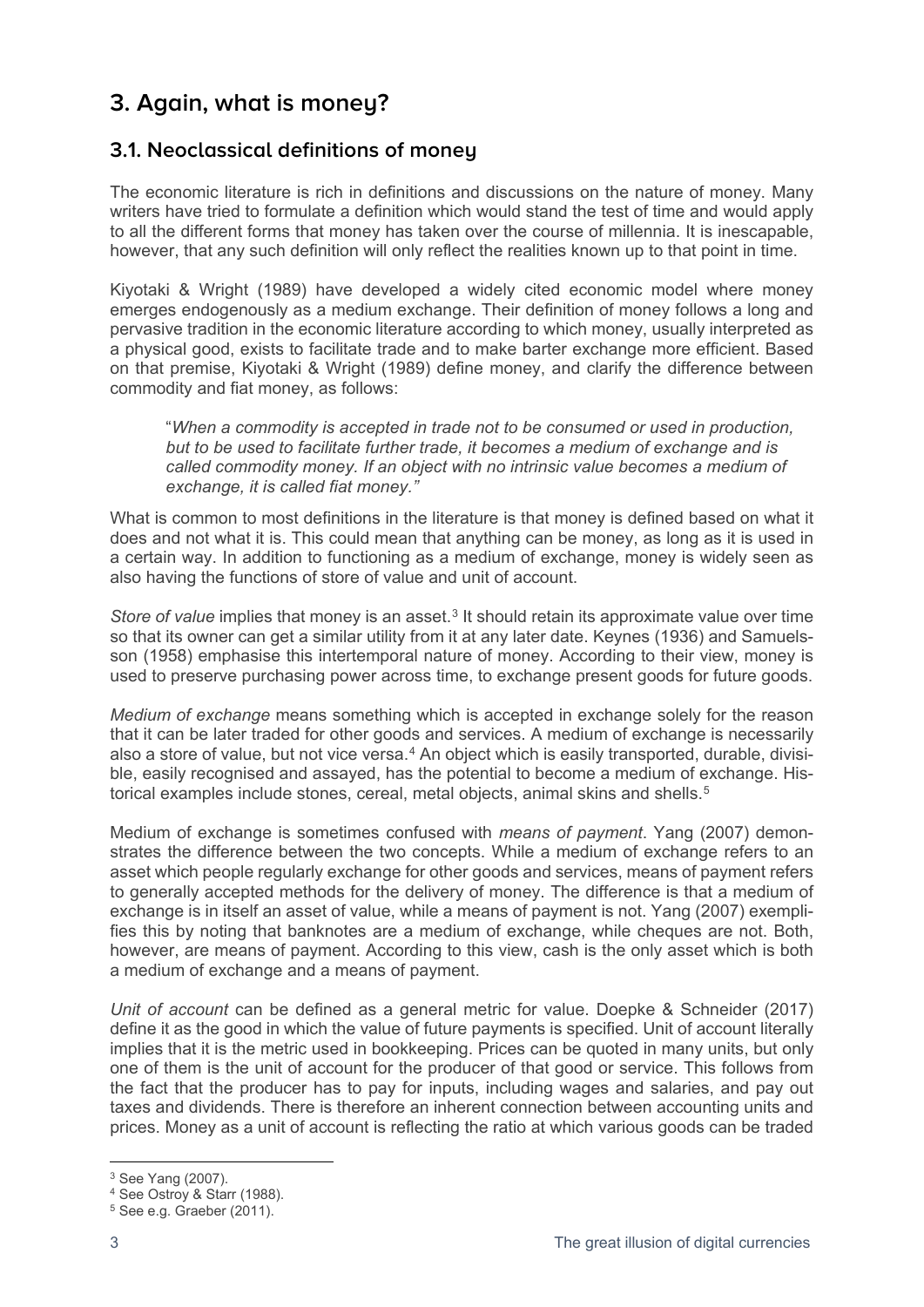into other goods. Doepke & Schneider (2017) show that it is optimal to use the same unit of account on both sides of the balance sheet in order to mitigate risks.

McLeay et al. (2014) and Ali et al. (2014) describe the functions of money as hierarchical. According to their view, not every store of value is a medium of exchange, and not every medium of exchange is a unit of account, but every unit of account is a medium of exchange, and every medium of exchange is a store of value. While this is an intuitive idea, neither paper presents any empirical support for it. Graeber (2011) shows that the idea may have little or no historical basis.

#### **3.2. Liquidity and currency**

*Liquidity* is a property of any good or asset and refers to the ease of selling it. A highly liquid asset can be exchanged into other goods and services easily and at a low cost. Many definitions of money, including those by Jevons (1875), Menger (1892), Brunner & Meltzer (1971), express the idea that the most liquid good in the economy is used as money. Keynes (1936), Diamond & Dybvig (1983), among others, use liquidity as a synonym for money. Starr (2003) has developed a general equilibrium model where out of many goods in the economy the one that is most liquid, defined as having the lowest transaction costs, becomes the generally accepted medium of exchange. Ostroy & Starr (1988) summarise the idea as follows:

"*What distinguishes money from other stores of value is its liquidity, and what underlies the liquidity of money is the fact that it is the common medium through which other commodities are exchanged."*

*Currency* refers to money in circulation, in other words, it is physical money which is passed on from one owner to another without going through intermediaries. It is also widely used and generally accepted as payment and to settle debts within a certain geographic or economic community. This definition implies that money is a broader concept than currency, and that currency is a special case of money. Practically speaking, currency is synonymous to coins and banknotes.<sup>[6](#page-4-0)</sup>

According to the theory presented by Menger (1892), and many others since, money emerged out of existing stores of value as the one that was most liquid and was able to facilitate transactions, thereby making the exchange of goods and services more efficient. There are two reasons for this efficiency gain. First, using a medium of exchange reduces the number of transactions required to arrive at an optimal allocation of resources. Second, using a single unit of account reduces the information and transaction costs in those transactions. These can be explained as follows.

In an economy with N agents, there are N(N-1)/2 possible trading opportunities between any two agents. This number reduces to N-1 interactions when money is used. This is the efficiency argument for a medium of exchange. In an economy with n commodities and no money, there are n(n-1)/2 different exchange ratios for different commodity pairs. This number reduces to n-1 prices when money is used. This is the efficiency argument for a unit of account. If these were two different objects, there would exist one more exchange ratio, the one between the medium of exchange and the unit of account. If the same object functions as both, this exchange ratio disappears and efficiency is further improved.

#### **3.3. Money as a unit of account**

What is apparent in many of the neoclassical definitions of money is the emphasis on physical currency. This is in contrast to the fact that the greatest part of money today, and possibly

<span id="page-4-0"></span><sup>1</sup>  $6$  For a more detailed discussion on the meaning of currency, see e.g. McLeay (2014).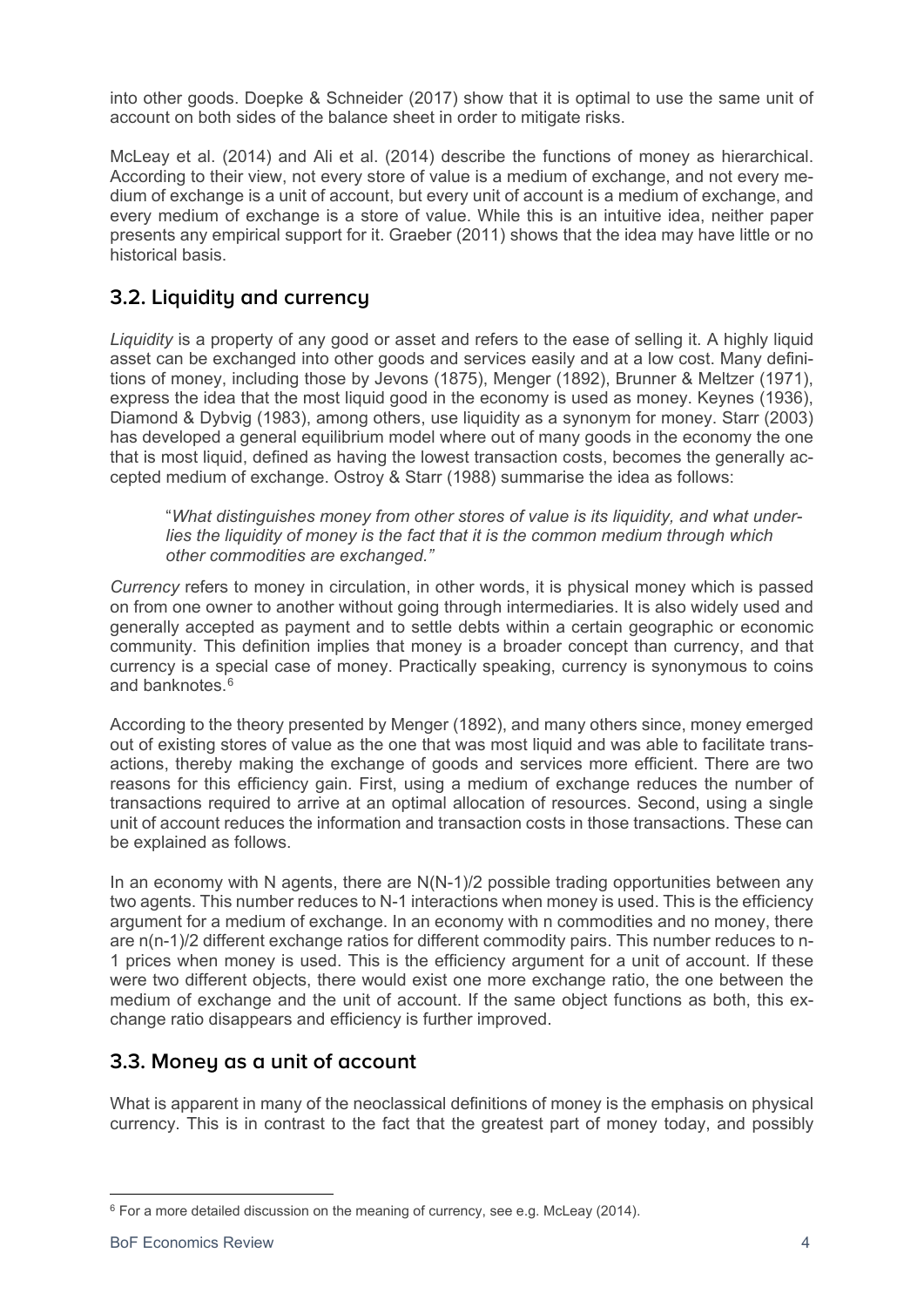throughout history, has been in the form of account balances on financial ledgers, i.e. scriptural money.<sup>[7](#page-5-0)</sup>

It would be easy to conjecture that a widely used medium of exchange also becomes used as a unit of account.<sup>[8](#page-5-1)</sup> This is because the value of any good or asset is ultimately tested by selling it. It is also more efficient to use the same asset as both a medium of exchange and as a unit of account.[9](#page-5-2) Graeber (2011) shows, however, that money has actually evolved the other way around. Money first appeared as an accounting unit for the purpose of record keeping. Goods were valued and priced in these units, and only later did some of those goods become used as mediums of exchange.

One could therefore argue that money is always scriptural, and that money is inherently a unit of account. Currency, in the form of coins, banknotes or other physical objects, can be seen as a physical manifestation of the unit of account. Physical currency would then be just another way to keep accounts, a more tangible form of bookkeeping. Out of the three basic functions for money, therefore, it is the unit of account that is arguably the most fundamental.<sup>[10](#page-5-3)</sup>

Diagram 1 illustrates the three basic elements of financial record keeping: accounts, transactions, and a unit of account. In the case of scriptural money, accounts are held in books or on computers at a bank.<sup>[11](#page-5-4)</sup> An account entry is a record of some asset. An account entry without a corresponding asset would be meaningless. Each account has a balance which is expressed in the unit of account. Transactions are recorded in a journal, and account balances adjusted accordingly.

In the case of physical currency, accounts are maintained individually by each person. A purse or a wallet is effectively a cash account. The contents of such a purse is the balance of that account. A transaction takes place when some units of account, i.e. currency, are physically transferred from one purse to another. The balances on each account adjust accordingly. There is thus no conceptual difference between a bank account and a cash purse, as they consist of the same elements.



#### Diagram 1

The handling of physical objects to keep accounts is simple and intuitive and therefore still widely used today. This is consistent with empirical research on the use of cash recently conducted by Esselink & Hernandez (2017). They find that the main reason why cash is the preferred payment instrument among consumers in the Eurozone is that "it gives a clear overview of expenses". In other words, cash has an accounting function in addition to a payment function. It is the combination of these two functions that makes cash so compelling.

<span id="page-5-0"></span><sup>-</sup> $7$  The percentage of currency out of the monetary aggregate M1 is approximately 14% for the euro and 40% for the US dollar. For a detailed analysis of how the total money supply breaks down in modern economies, see McLeay (2014).

<span id="page-5-1"></span><sup>8</sup> See e.g. Jevons (1875), Menger (1892), Brunner & Meltzer (1971).

<span id="page-5-2"></span><sup>&</sup>lt;sup>9</sup> See Brunner & Meltzer (1971).

<span id="page-5-3"></span><sup>&</sup>lt;sup>10</sup> There are not many examples in recent history where an entirely new currency was created. One such rare case is the euro. Before it was issued as a currency available to the general public, it only existed as a unit of account.

<span id="page-5-4"></span><sup>&</sup>lt;sup>11</sup> See Greenspan (2016) for a more detailed technical analysis of ledgers.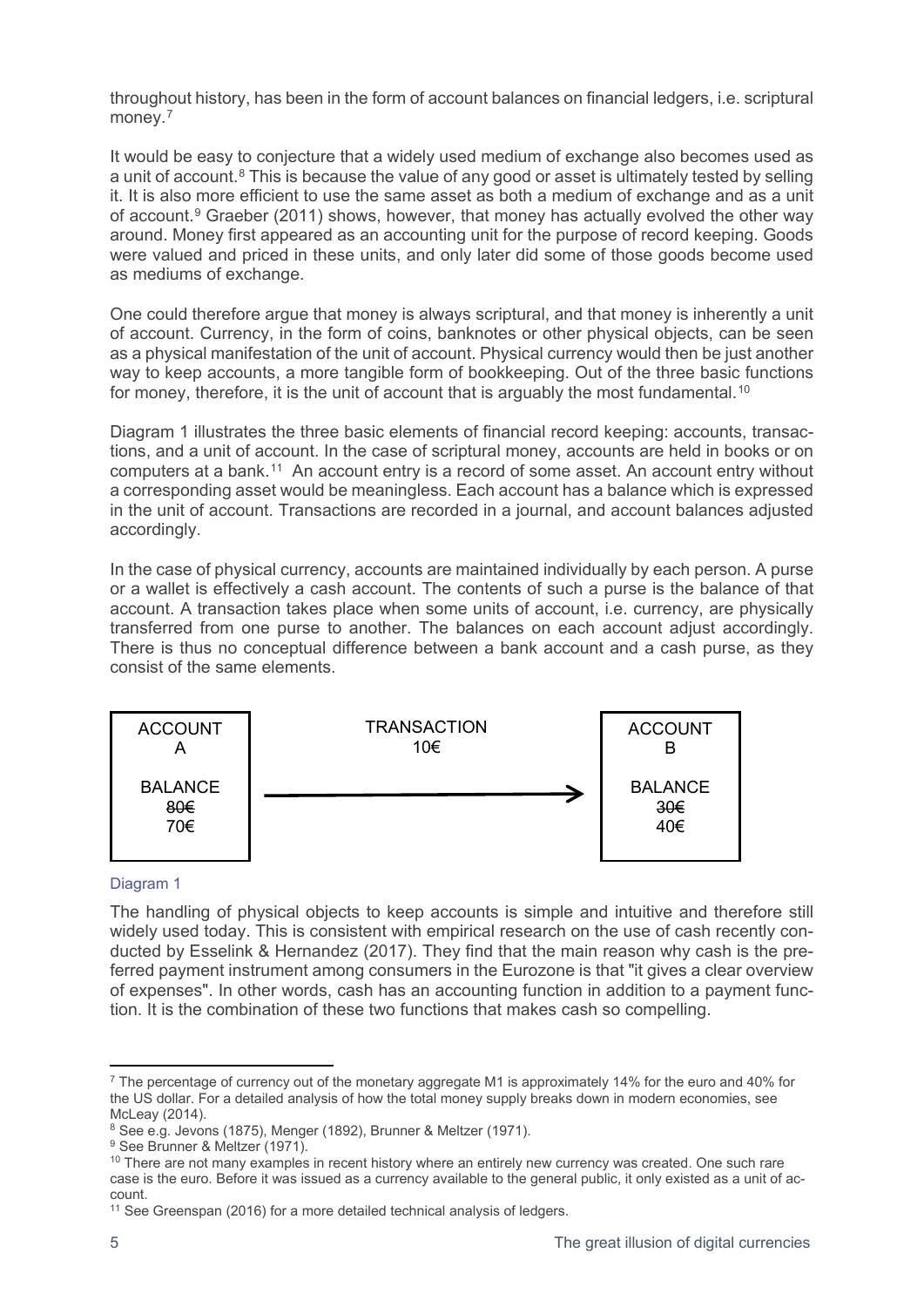The theory of money as a unit of account is not new, but it has not been the dominant narrative in the economic literature. Kocherlakota (1998) is one of the few papers which builds on the idea. It presents a theoretical model where currency primarily functions as a financial record keeping device. The paper demonstrates that any resource allocation which can be attained using a medium of exchange can also be attained using financial record keeping.

#### **3.4. A brief remark on money creation and price stability**

Money in today's world is created by the banking system as a whole. One can distinguish between central bank money and commercial bank money. The former generally exists in two forms, cash and reserve accounts. Both types of central bank money are liabilities on the balance sheet of a central bank. Reserves can only be held by commercial banks at the central bank, while cash can be held by any person or entity. The central bank can create new money by lending to commercial banks, or by purchasing assets from them. Commercial banks can create new money through lending to households and businesses. Money as credit has been the subject of debate for more than a century. Whether or not all money should be viewed as credit is not the subject of this paper. I refer to Innes (1914), Skaggs (1998), Wray (2014), or McLeay (2014) for discussions on the topic.<sup>[12](#page-6-0)</sup>

Cash can further exist in two different forms, coins and banknotes. These have become equivalent, but they have different historical origins. Early deposit banks took coins as deposits and made account entries to record those deposits. Banknotes were effectively receipts for the deposits, and later started circulating as currency in place of the deposited coins.[13](#page-6-1) When a modern bank issues money in the form of an account entry, it commits to exchanging that money into banknotes. Modern banknotes are not redeemable for any specific asset, but they are generally accepted as payment for goods or services.

When new money is created in the form of loans, whether by central banks or commercial banks, it is largely backed by collateral. Therefore, money is not created "out of thin air" but rather as a result of liquidity transformation. Less liquid assets, such as rent yielding real estate, dividend yielding equity, or interest yielding bonds, are pledged as collateral against monetary loans. Gaffney (2009) provides a thorough analysis of this mechanism.

Even though modern fiat money is not backed by any specific underlying asset, such as gold, it is backed by what central banks call *price stability*, often pursued by a policy of *inflation targeting*.[14](#page-6-2) Price stability means stability in the general price level, not any one price in particular. Price stability as a policy goal effectively means that money retains its value relative to all goods and services. Since under price stability the value of money is guaranteed relative to all goods and services, it is arguably a stronger form of backing than backing against a single commodity. Whether or not a central bank is able to deliver on that guarantee is a separate question, but it is worth pointing out that a similar credibility concern applies regardless of whether the monetary system is based on price stability or a commodity standard.

## **4. Can such a thing as digital currency exist?**

#### **4.1. A closer look at cryptocurrencies**

In light of recent developments in digital technology, the theory of money as a unit of account is the one that best fits the entire span of historical evidence, starting from the prehistoric era to the present day. In what follows, I examine digital currencies in this context and argue that

<span id="page-6-0"></span><sup>-</sup><sup>12</sup> Historical evidence seems to suggest that money first appeared as a unit of account, before it appeared as a medium of exchange. This is consistent with both the credit theory of money as well as the arguments presented in this paper, although the two are not directly related. See Graeber (2011) for more details.<br><sup>13</sup> See e.g. Quinn & Roberds (2014).

<span id="page-6-1"></span>

<span id="page-6-2"></span> $14$  Bernanke & Mishkin (1997) introduced the concept as a monetary policy framework. Bordes & Clerc (2007) have analysed the policy in a European and Angeriz and Arestis (2007) in a British context.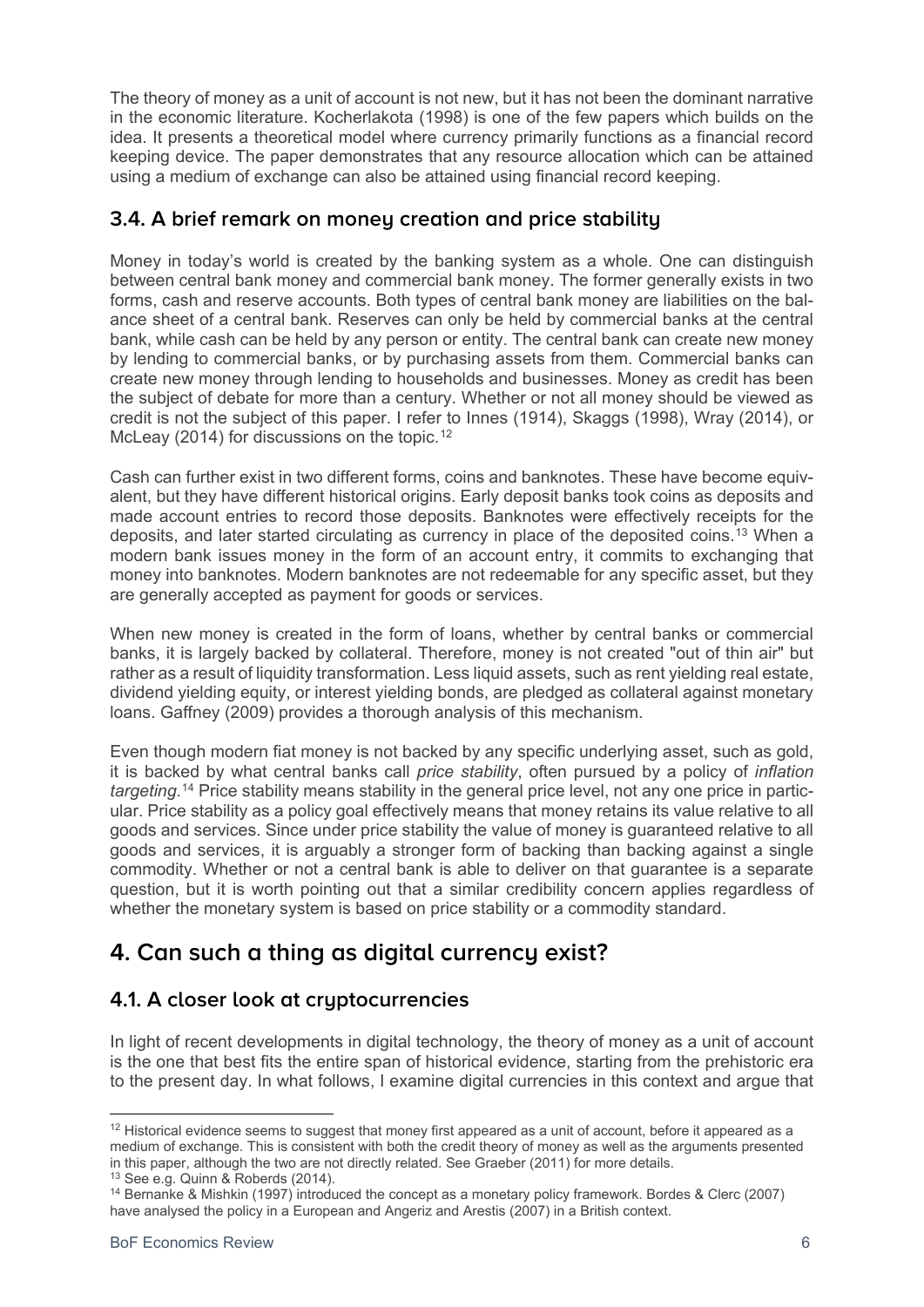the concept of digital currency is questionable. When currency is viewed as a physical representation of a monetary unit of account, then turning that currency into digital form simply means using the same unit of account in financial records.

I will below describe the functional principles of cryptocurrencies and use Bitcoin as a representative example. There are over a thousand other cryptocurrencies in existence today, but Bitcoin is by far the largest and most popular, and it is also the template for most of the rest. It is helpful to follow the thinking of Nakamoto (2008), and to work out step by step how one would arrive at a cryptocurrency system given its objectives.<sup>[15](#page-7-0)</sup>

The goal of Nakamoto was to create a new type of payment system that would allow sending money online from one party to another without using intermediaries. The payment system would be similar to cash in the sense that payments would be direct, anonymous, and irreversible. Nakamoto attempted to do this by introducing the concept of *digital coins*. It is a confusing choice of terminology, since in reality there is nothing resembling coins in the Bitcoin system.[16](#page-7-1) Instead, at the core of the Bitcoin system are *transactions*. A transaction is a data entry with three pieces of information: a sender, a recipient, and an amount being transferred.<sup>[17](#page-7-2)</sup> The sender and the recipient are identified by account numbers which in Bitcoin are represented by *public keys*.[18](#page-7-3) The amount transferred is expressed using a fungible unit of account. This unit of account was supposed to represent money.

Bitcoin keeps record of transactions in strict chronological order. In Bitcoin, this record is called a *blockchain*. This is equivalent to a *journal* in traditional accounting terminology. The essential record keeping mechanism, therefore, including the concept of a transaction and a fungible unit of account, is no different from ledger books that have been used for hundreds of years or more.

Typically, the task of financial record keeping would be that of a bank. For Nakamoto, however, the objective was to avoid banks. Bitcoin is therefore implemented as a peer-to-peer network. This means that there is an unspecified number of volunteers who jointly perform the task of an accountant. In Bitcoin, these accountants are called, confusingly, *miners*. For each transaction, one of the miners is randomly chosen as the one who records the transaction in the ledger.<sup>[19](#page-7-4)</sup> As a reward, the miner is allowed to retain a transaction fee, paid by the sender.<sup>[20](#page-7-5)</sup>

Nakamoto's solution of randomly assigning an unidentified intermediary is sometimes erroneously interpreted as using no intermediary at all. But an intermediary is always used, and all transactions are necessarily recorded in a single ledger. For all intents and purposes, that ledger is a centralised ledger. The fact that there are multiple synchronised copies of it, distributed across a network, is irrelevant, as each one has the same data. The basic principle of operating a ledger to record account balances and transactions is therefore no different from what a bank would do. The idea of withholding a transaction fee is also no different from how banks would be rewarded for processing payments.

<span id="page-7-0"></span><sup>&</sup>lt;u>.</u> <sup>15</sup> I am conscious of the fact that the identity of Nakamoto is unknown, and instead of one person could refer to a group of people.

<span id="page-7-1"></span> $16$  Nakamoto defines a digital coin as a chain of digital signatures. The idea is that all the information needed to validate a transaction is atomically contained within the transaction. This is an innovative way to build a ledger, but it but doesn't remove the need for one.

<span id="page-7-2"></span> $17$  Bitcoin transactions also carry as information the digital signatures of the transacting parties, but that is not important in the present context.

<span id="page-7-3"></span><sup>&</sup>lt;sup>18</sup> For a detailed description of public key cryptography and its use in Bitcoin, see Nakamoto (2008) or Badev & Chen (2014).

<span id="page-7-4"></span> $19$  The randomisation process in Bitcoin is one where all the miners use computing power to solve a mathematical problem. Whoever finds the answer first gets to add the next transactions to the ledger. To an outside observer, the process is indistinguishable from random selection.

<span id="page-7-5"></span><sup>&</sup>lt;sup>20</sup> In Bitcoin, miners actually receive both a transfer fee plus a predetermined additional reward, but this does not fundamentally change the incentive structure of the system. In any event, miners receive a reward if and only if they manage to record a valid transaction.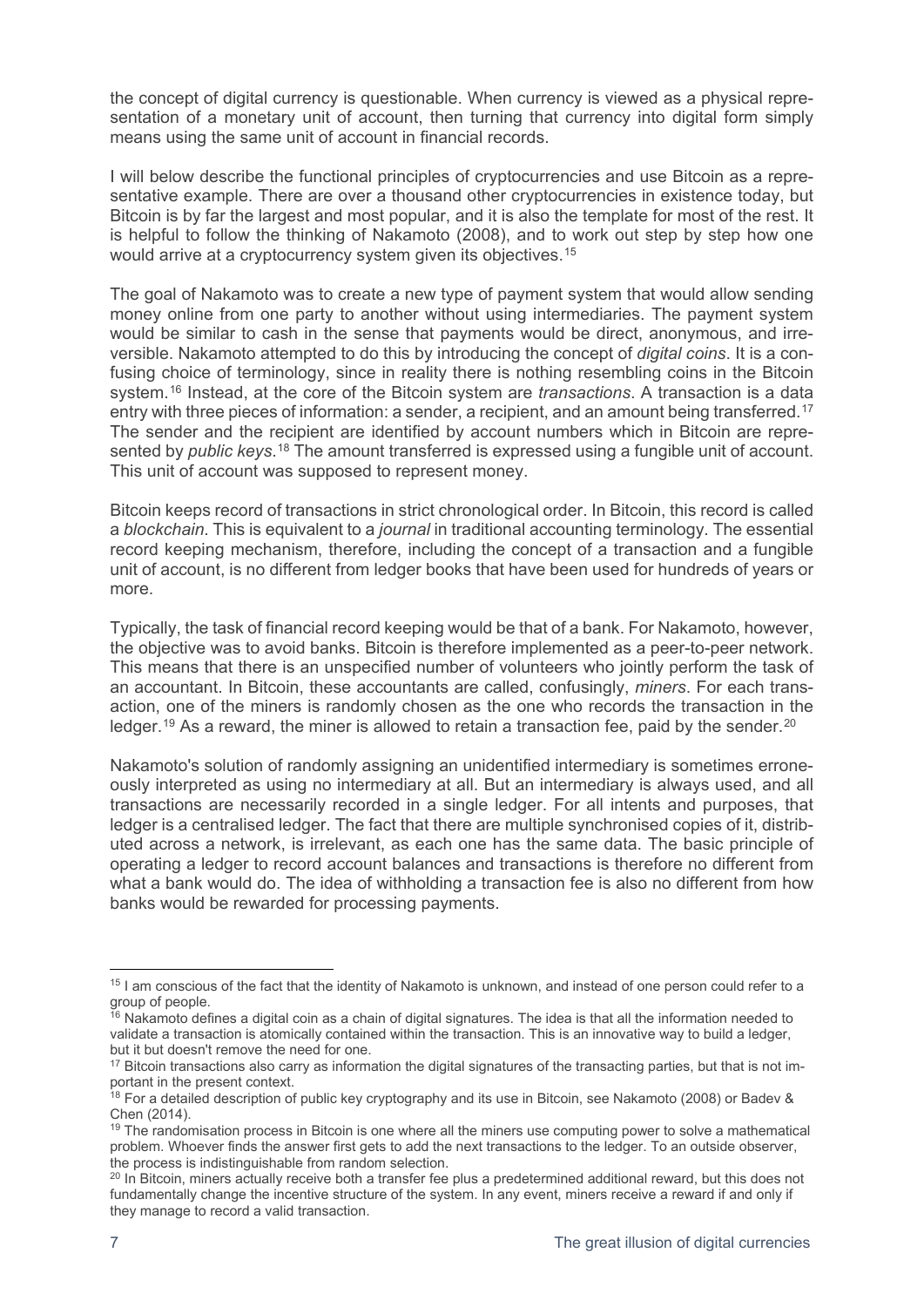A challenge for Nakamoto's system was how to ensure that miners don't enter fraudulent trans-actions into the ledger. This is what Nakamoto referred to as the double-spending problem.<sup>[21](#page-8-0)</sup> Double-spending is normally avoided by using a single trusted record keeper, and by having public institutions oversee the conduct of that record keeper. Nakamoto solved the problem by making the ledger public, and by using cryptography and algorithms, the details of which are widely documented and not necessary repeating here, to make entering fraudulent transactions very expensive.

Another puzzle for Nakamoto was how to enable the system to transfer ownership of money instead of arbitrary units, considering that banks had been specifically excluded from the system. Nakamoto never managed to solve that problem, because it cannot be solved. If banks are not involved, then the system cannot possibly transfer money. Money as an account entry means a commitment by a bank to convert that account entry into something else, whether this is coins, banknotes, or general purchasing power. When there is no bank or other entity making such a commitment, or when the account entry does not refer to any actual deposited asset, the account entry is meaningless.

Nakamoto described the role of banks as purely one of processing transactions, but that is an incomplete view, as it omits the role of the banks as also providing the liquidity for the payment system. In order to recreate a fully functional payment system it is therefore not enough to solve the double-spending problem. One also has to solve the question of where the liquidity for the payment system comes from. If there was a bank that would provide the liquidity for the Bitcoin system, then money could be used as its unit of account.<sup>[22](#page-8-1)</sup> But then the purpose of setting it up as a peer-to-peer network would become moot, since the bank could itself maintain the ledger and act as the record keeper. The system would be indistinguishable from a core banking system. It would consist of:

- A set of accounts
- A unit of account
- A ledger (or, strictly speaking, a journal) where all transactions are recorded

The only difference between a cryptocurrency system and a traditional ledger system is that in a cryptocurrency system the ledger is distributed across a network of computers, while a traditional bank maintains the ledger in a centralised computer system. There is, however, no practical difference in what the systems do.[23](#page-8-2)

In Bitcoin, account holders are not required to identify themselves, but this does not change how the system functions. Any core banking system is also based on account numbers, and could in principle operate on an anonymous basis. It is a legal but not a technical requirement that account holders need to be identified.<sup>[24](#page-8-3)</sup>

In summary, digital currency is not currency at all, but a system of accounts. This should not be surprising considering that a computer is fundamentally a recordkeeping device similar to a ledger. Perhaps it is not even theoretically possible to process financial transactions in any other way. Unlike cash, digital currency does not pass from one owner to another without going through intermediaries.<sup>[25](#page-8-4)</sup> The fact that Bitcoin runs on a peer-to-peer network does not mean

<span id="page-8-0"></span><sup>&</sup>lt;u>.</u>  $21$  Dwyer (2015) notes that for a currency to have value, it must not be double-spent. While this is true for a currency, it is also true for any other asset, and therefore not a sufficient condition for something to become a currency.

 $22$  The bank could be either a central bank or a commercial bank.

<span id="page-8-2"></span><span id="page-8-1"></span><sup>&</sup>lt;sup>23</sup> For a more detailed analysis of the differences between the Bitcoin ledger and traditional centralised ledgers, see Greenspan (2016).

<span id="page-8-3"></span><sup>&</sup>lt;sup>24</sup> There is a strong argument why anonymous ownership of an intangible asset such as scriptural money is problematic: it is difficult to prove and legally defend ownership if the owner's identity is unknown. Ownership of currency, and other physical objects, can be demonstrated by physical control. Ownership of intangible assets, however, cannot be proven unless the identities of the owners have been recorded somehow. In the case of bank accounts, identities are mapped to account numbers.

<span id="page-8-4"></span><sup>&</sup>lt;sup>25</sup> In Bitcoin, every transaction involves a miner as an intermediary.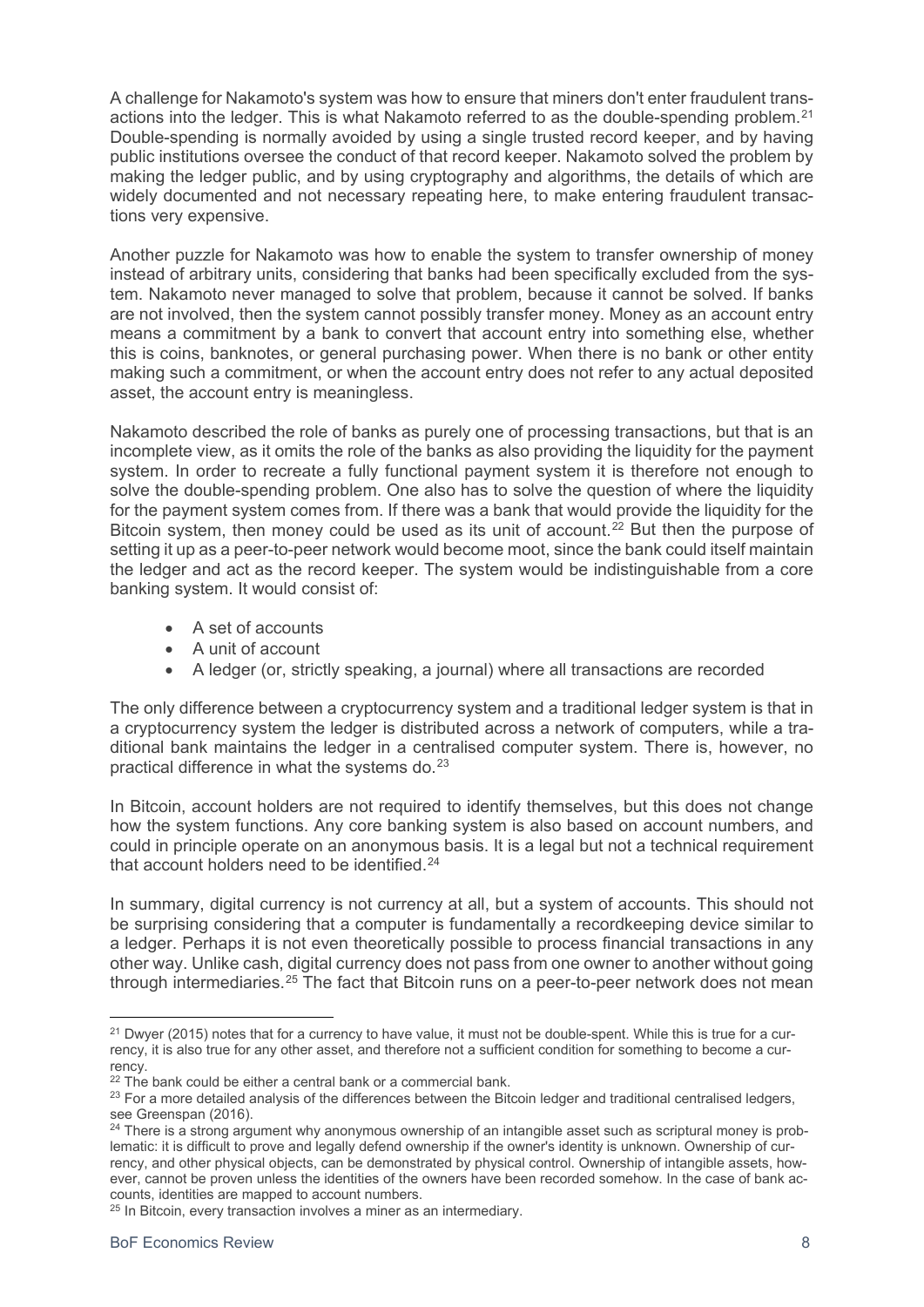that *transactions* on that network would be peer-to-peer. They are not. The data which comprises a transaction is transmitted from the sender to the ledger, not from the sender to the recipient.

Cryptocurrencies such as Bitcoin are often referred to as digital tokens. Such a description may seem intuitive, but it is fundamentally false. No tokens actually exist. A cryptocurrency system merely keeps record of *imaginary* token ownership. An account balance in a cryptocurrency system makes it look *as if* the account holder had a claim to tokens, but since no tokens exist in reality, the claim is ineffective.

#### **4.2 Does Bitcoin have intrinsic value?**

The fact that the Bitcoin network is incapable of transferring money created two problems for Nakamoto. On the one hand, the system fails in its ultimate goal, namely to replace cash. On the other hand, a peer-to-peer network relies on miners providing computing resources in exchange for transfer fees. If the transfers do not consist of money, then neither do the fees, and if the miners don't receive a pecuniary reward, then they have no incentive to operate the network. This might seem like an existential problem, but the network did manage to materialise, and even grow to substantial proportions. How was that possible? I explain it as follows using basic economic concepts.

Consider a planner, i.e. Nakamoto, who wants to set up a decentralised peer-to-peer ledger, i.e. Bitcoin. The planner wants the system to operate independently of anyone, and therefore invites miners to join and operate the network in exchange for transfer fees. But the only fees the planner can offer are Bitcoin units which have no value. As a solution, the planner suggests that the miners sell for actual money the units they receive as rewards. But who would buy them? Initially, nobody has an incentive to pay anything for them. To solve this problem, the planner suggests to the miners that if they *advertise* their mining rewards, then perhaps this will generate demand and people will want to buy them.

This is more or less what happened. Advertising may not have been explicitly suggested by Nakamoto, and it didn't need to be a coordinated effort, but anyone who ended up owning Bitcoin units nevertheless had an incentive to advertise them in order to create a secondary market. The advertising message was initially the story of a new global currency. Whether the story was realistic or not was not important, as long as it generated demand. As soon as Bitcoin units had willing buyers, it became worthwhile to operate the network, since the mining rewards had become saleable goods. There would be a positive return on investment both to advertising Bitcoin and to expanding the computing resources of the miners. These investments have since grown to massive proportions. As of today, so much computing power has been invested into the Bitcoin network that its energy consumption exceeds that of many countries.<sup>[26](#page-9-0)</sup> Advertising was initially, perhaps inadvertently, done by almost anyone enthusiastic enough about the topic using websites, discussion boards, social media posts, online videos, white papers, and media interviews. Eventually it became a more deliberate activity which utilised books, films, and other major marketing channels. $27$ 

Although Bitcoin started out as an intrinsically worthless unit of account, it has gained genuine demand, which is evident in a persistent non-zero market price. It is important to emphasise, however, that this demand has not turned Bitcoin units into money.

It is difficult to generalise why people are buying Bitcoin. Evidently Bitcoin is used for criminal activity.[28](#page-9-2) It has also become a brand that some consumers feel drawn to, and may give a

<sup>-</sup><sup>26</sup> See e.g. Rogers (2017).

<span id="page-9-1"></span><span id="page-9-0"></span><sup>&</sup>lt;sup>27</sup> To date, there are over 2,000 book titles about Bitcoin on Amazon. Google search can find over 265 million web pages and 381,000 PDF documents about Bitcoin. SlideShare has over 16,000 presentations about Bitcoin. YouTube has over 4 million videos and IMDB identifies over 200 films or TV productions about Bitcoin.

<span id="page-9-2"></span><sup>&</sup>lt;sup>28</sup> Foley et al. (2018) estimate that 44% of all Bitcoin transactions and 25% of the user base are related to illegal activity.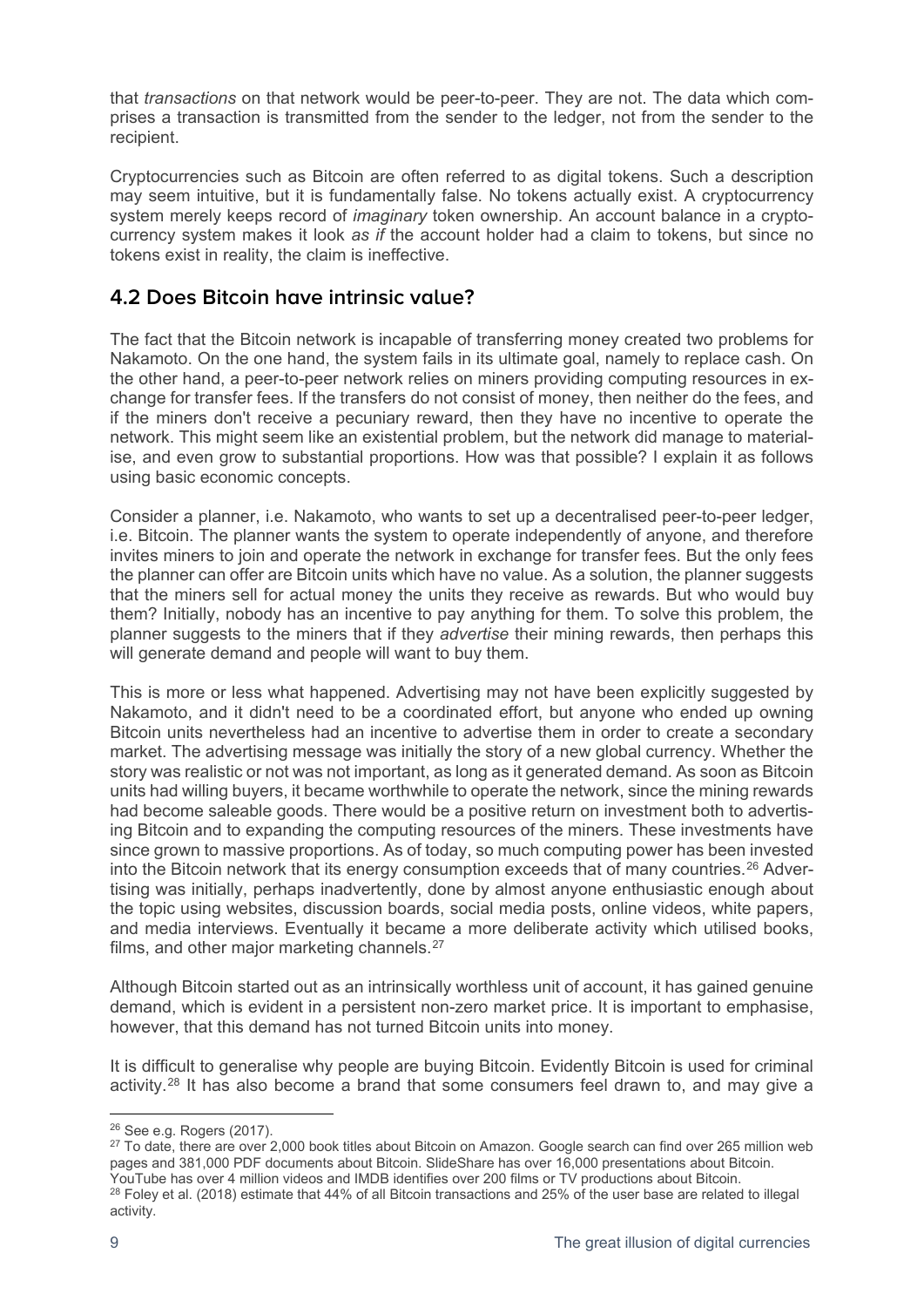sense of belonging to a community.<sup>[29](#page-10-0)</sup> For others, it may give a feeling of security against state oppression, either real or imagined. It seems that many are drawn to Bitcoin because of the thrill of trading. Because these can be genuine satisfiable needs, it would not be entirely accurate to say Bitcoin doesn't have intrinsic value. Many goods and services such as toys, fashion, art, club memberships, or firearms, are bought because they provide their owners with intangible value which may be difficult for others to comprehend.

It is also evident that much of the attraction for Bitcoin is related to personal financial gains. Bitcoin is widely advertised as an investment which can give its owner large financial rewards. The rapid increase in the market price of Bitcoin may have reinforced this message, thereby encouraging further demand and creating a market bubble. Since Bitcoin is not a financial security and does not yield any return in itself, any hopes of financial gains are hinging on the continuing rise in its market price. It is clear that such an indefinite rise is not possible, as it would require an ever increasing number of new buyers entering the market.

#### **4.3. Could Bitcoin become a real currency?**

There are many people who seem to believe the Bitcoin story and in its potential to become a real currency. Without doubt, Nakamoto has been successful in incentivising miners to operate the network. But as I have shown in this paper, they are not operating a payment system, but a ledger with a meaningless unit of account.

In what follows, I will conduct two thought experiments in order to assess whether a cryptocurrency like Bitcoin could theoretically become a real currency. The first is a scenario where an existing currency, say the euro, is issued in the form of cryptocurrency alongside bank accounts and cash. The second scenario explores the idea of making an existing cryptocurrency, say Bitcoin, the only legal tender in an economy.

#### Scenario 1: Euro-denominated cryptocurrency

Suppose a euro-denominated cryptocurrency would be issued and become legal tender alongside existing bank accounts and cash. In practice, this would require that either a central bank or a commercial bank would commit to converting the cryptocurrency into other forms of the euro. Without such a commitment, the value of the cryptocurrency could not be kept at parity with cash and account money. Therefore, the issuing bank needs to have complete control of the supply of the cryptocurrency. In other words, the cryptocurrency would be supplied on demand in exchange for other forms of money, the same way as cash is supplied today. If that were the case, then obviously no new cryptocurrency would be created through mining, and the purpose of miners would become questionable. There would be no need for the energyintensive mining process of the Bitcoin system, since the issuing bank could simply take over the processing of transactions and maintain the ledger. It is difficult to find any reason why that process should be decentralised, or why the ledger should be public. The security and privacy concerns of an open, public ledger would be significant, while there would be no apparent benefit.

As a result, cryptocurrency accounts would look like ordinary bank accounts, and the issuing bank would find it difficult to justify why it should keep both types of accounts. There is no evidence that cryptocurrency technology would bring efficiency gains, cost advantages, or any added value for either the account holders or the bank. It would be an unnecessary burden for banks to maintain two types of bank accounts based on disparate technologies.

<span id="page-10-0"></span><sup>&</sup>lt;u>.</u> <sup>29</sup> See Pepall & Reiff (2016) for an economic model where advertising creates a desire for the consumer to belong to a community.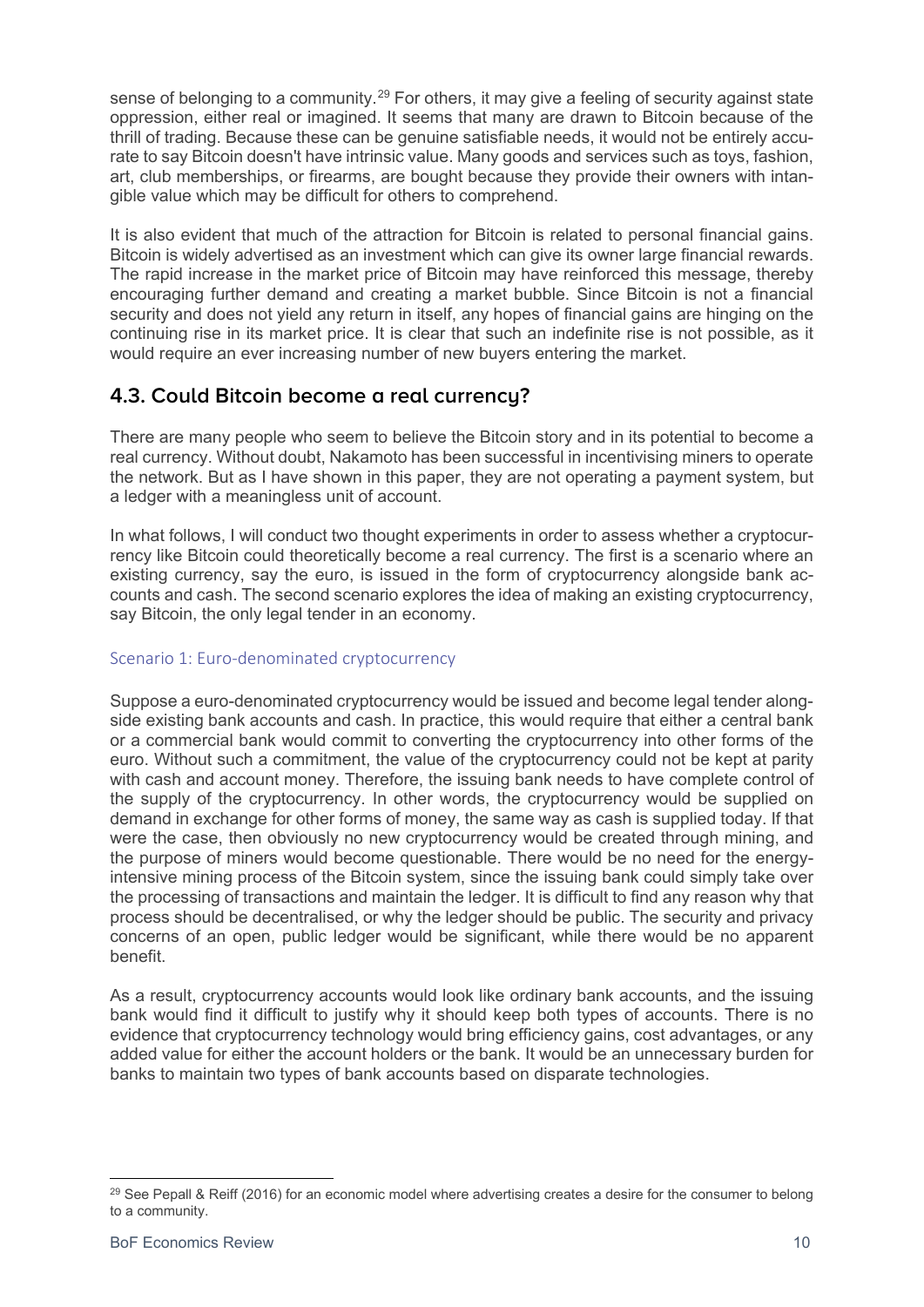#### Scenario 2: Bitcoin economy

For this scenario, let us assume Bitcoin would become legal tender by decree in some country or jurisdiction. It would be the only monetary unit of account in the economy, and any previous currency, along with the central bank issuing it, would be abolished. It is clear that this scenario is highly unlikely, but since it is a scenario that has been debated in the public, it is worthwhile analysing in detail.

Based on how money has historically evolved, one can hypothesise the likely long-term evolution for the Bitcoin economy.[30](#page-11-0) Initially, Bitcoin would represent the entire monetary base of the economy and currency in circulation, similar to early coinage. Because that monetary base would be scarce, much of it would be deposited into banks as reserves, the same way as coins were deposited into early deposit banks.<sup>[31](#page-11-1)</sup> Banknotes backed by those reserves would be issued and used as currency. It is efficient for reserves to converge into one bank, and this would effectively become a central bank. A growing economy would need an increasing amount of cash for transactions, and this would lead to fractional reserve banking. Eventually, Bitcoin backing would be suspended, and monetary policy would become based on inflation targeting instead. Money would become fiat, Bitcoin a pure commodity, and there would no longer be any connection between the two.

This stylised sequence of events highlights the importance of unit of account as the most fundamental function of money. What started out as high-powered currency, ended up vaulted as reserves, and eventually replaced by banknotes and account money. In the end, all that remained of the original monetary base was the unit of account.

The advertised Bitcoin story includes the idea that a fixed, limited supply of Bitcoin units is enough to ensure its non-inflationary value.<sup>[32](#page-11-2)</sup> But the supply of Bitcoin is limited only to the extent that it replaces base currency in the form of coins. As our thought experiment shows, the total supply of money would be extended by banknotes and bank lending. The Bitcoin story doesn't specify how this additional supply would be controlled. Banknotes are the dominant payment instrument throughout the world today, and although their use may have declined in some countries, they are by and large not showing signs of becoming unpopular.<sup>[33](#page-11-3)</sup> While Bitcoin may have been invented to replace coinage, coins are not the same as banknotes. There is no reason to think that there wouldn't be demand for banknotes, and the means to supply them, also in a Bitcoin economy.

To summarise, Scenario 1 shows that creating cryptocurrencies does not make sense for any bank, because a convertible cryptocurrency would be indistinguishable from ordinary bank accounts. Scenario 2 is not plausible either, because it would effectively mean replacing an existing monetary unit with a new unit, and then rebuilding all the institutions required to govern it. There is nothing to suggest that the hypothesised set-up would be an improvement compared to the monetary institutions we have today.

As of today, and contrary to how Bitcoin is advertised, cryptocurrency is not used anywhere as a unit of account for pricing, invoicing, accounting, wages, taxes, or any of the ways that monetary units are used. Neither is it widely used as a payment method, except for a small number of online stores, many of which trade in illegal goods. $34$  In the few exceptional cases where merchants accept Bitcoin as payments, it usually represents a negligible percentage of their

<span id="page-11-0"></span><sup>&</sup>lt;u>.</u> <sup>30</sup> See e.g. Quinn & Roberds (2014) for a historical analysis on the emergence of fiat money in Amsterdam, or Kynaston (2017) for a comprehensive history of the Bank of England. A similar line of reasoning to the one presented here has been previously suggested by Ali et al. (2014).

<span id="page-11-1"></span><sup>&</sup>lt;sup>31</sup> Private keys would be deposited, and the blockchain would be used as a settlement system. See Schnabel & Shin (2018) for a description of early deposit banks.

<span id="page-11-2"></span><sup>&</sup>lt;sup>32</sup> Actually, the supply of Bitcoin is not only limited, it is steadily decreasing over time, as access to Bitcoin accounts can be lost. According to Roberts & Rapp (2017), up to 23% of existing Bitcoin units have been lost forever. This means that the supply of Bitcoin approaches zero over the long term.

<span id="page-11-3"></span><sup>33</sup> See e.g. De Putter (2016) or Esselink & Hernandez (2017).

<span id="page-11-4"></span><sup>34</sup> See e.g. Hendrickson et al. (2016)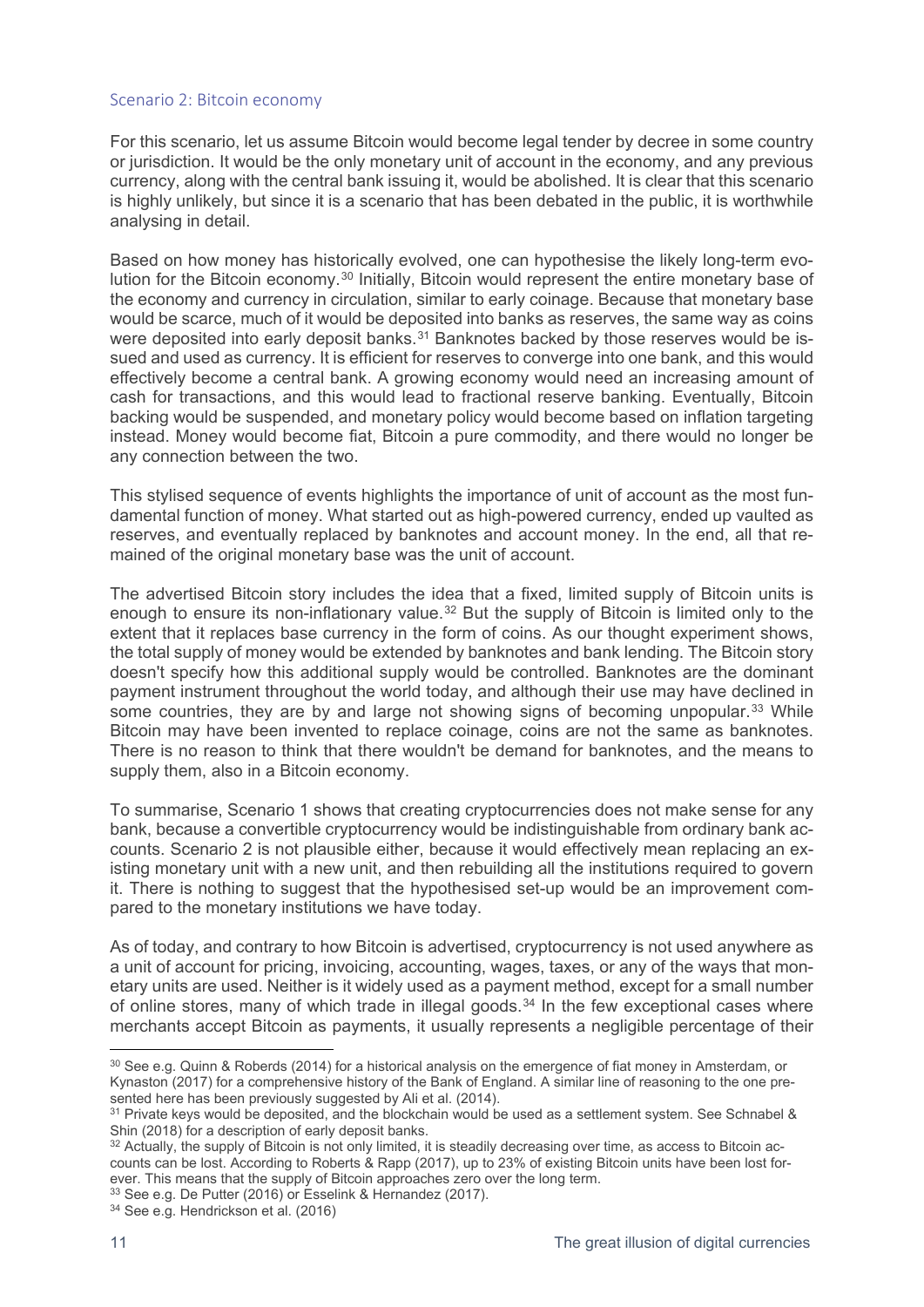total turnover. What is more, the merchant typically sells the Bitcoin immediately so that they actually never receive the Bitcoin.<sup>[35](#page-12-0)</sup> It is therefore quite clear that the public has not adopted Bitcoin as a medium of exchange, nor as a unit of account, anywhere in the world. There is also no indication that this situation would be about to change in any significant way. The advertised story about Bitcoin as a currency is and remains fiction.

### **4.4. Central bank digital currency**

The emergence of cryptocurrencies has prompted many to ask whether central banks should issue digital currencies. The question has received particular attention in the Nordic countries, where cash is used less compared to most other parts of the world.<sup>[36](#page-12-1)</sup> The central banks of each Sweden, Finland, and Denmark have recently published discussion papers on the topic.

A central bank digital currency would be a claim on the central bank, and hence a safe asset, and convertible into other forms of central bank money. Sveriges Riksbank (2017) emphasise its potential role as a small-value payment instrument, similar to cash, which should be available at all times, possibly even offline. Danmarks Nationalbank (2017) point out that it would constitute a risk-free asset, but are doubtful whether it would bear any technical similarities to cryptocurrencies. Grym et al. (2017) consider universal access, suitability for small payments, and privacy to be relevant features.

Bech & Garratt (2017) develop a taxonomy for various forms of money, and theorise the existence of a central bank issued cryptocurrency. Their analysis shows that anonymity of transactions, as a consequence of using a peer-to-peer network, would be the key distinguishing feature of a central bank cryptocurrency compared to other forms of central bank money. A similar conclusion can be drawn from Danezis & Meiklejohn (2015) who present a technical model for a central bank issued cryptocurrency. In their model, the infrastructure for a central bank cryptocurrency would be operated as a network, but there would be otherwise no difference to other forms of central bank money.

The taxonomy by Bech & Garratt (2017) breaks down different forms of money based on four dimensions. The first is whether a form of money is widely available, or only accessible to a limited group of counterparties. The second dimension is whether money is digital or physical. Thirdly, money can be either issued by a central bank or a commercial entity. As the final dimension, Bech & Garratt (2017) make a distinction between peer-to-peer or token-based, and account-based money. Using this taxonomy, all conceivable forms of money can be listed. One can therefore imagine the existence of, say, a token-based, digital, widely available form of money issued by a central bank. This is what is often meant by a central bank digital currency. The problem with this definition is that no tokens actually exist in a digital environment. The dimension of token-based versus account-based is therefore the same dimension as physical versus digital. An account-based money is always digital, and vice versa, and a tokenbased money is always physical, and vice versa. The number of dimensions in Bech & Garratt (2017) therefore actually reduces to three.

In light of the analysis presented in this paper, and consistent with the cited literature, central bank digital currency would constitute central bank accounts for the general public. The cashlike properties referred to in the literature narrow down to two features:

- Anonymity and/or privacy
- Decentralised settlement

Anonymity and privacy of financial transactions may or may not be desired properties for a payment instrument, depending on one's point of view. Anonymity means the possibility to

<span id="page-12-0"></span><sup>&</sup>lt;u>.</u> <sup>35</sup> There are no reliable statistics on merchant acceptance of Bitcoin, which in itself can be seen as evidence of very low acceptance. Some investigation into Bitcoin acceptance is provided by Gandel (2017).

<span id="page-12-1"></span><sup>36</sup> See e.g. Esselink & Hernandez (2017) or Sveriges Riksbank (2017).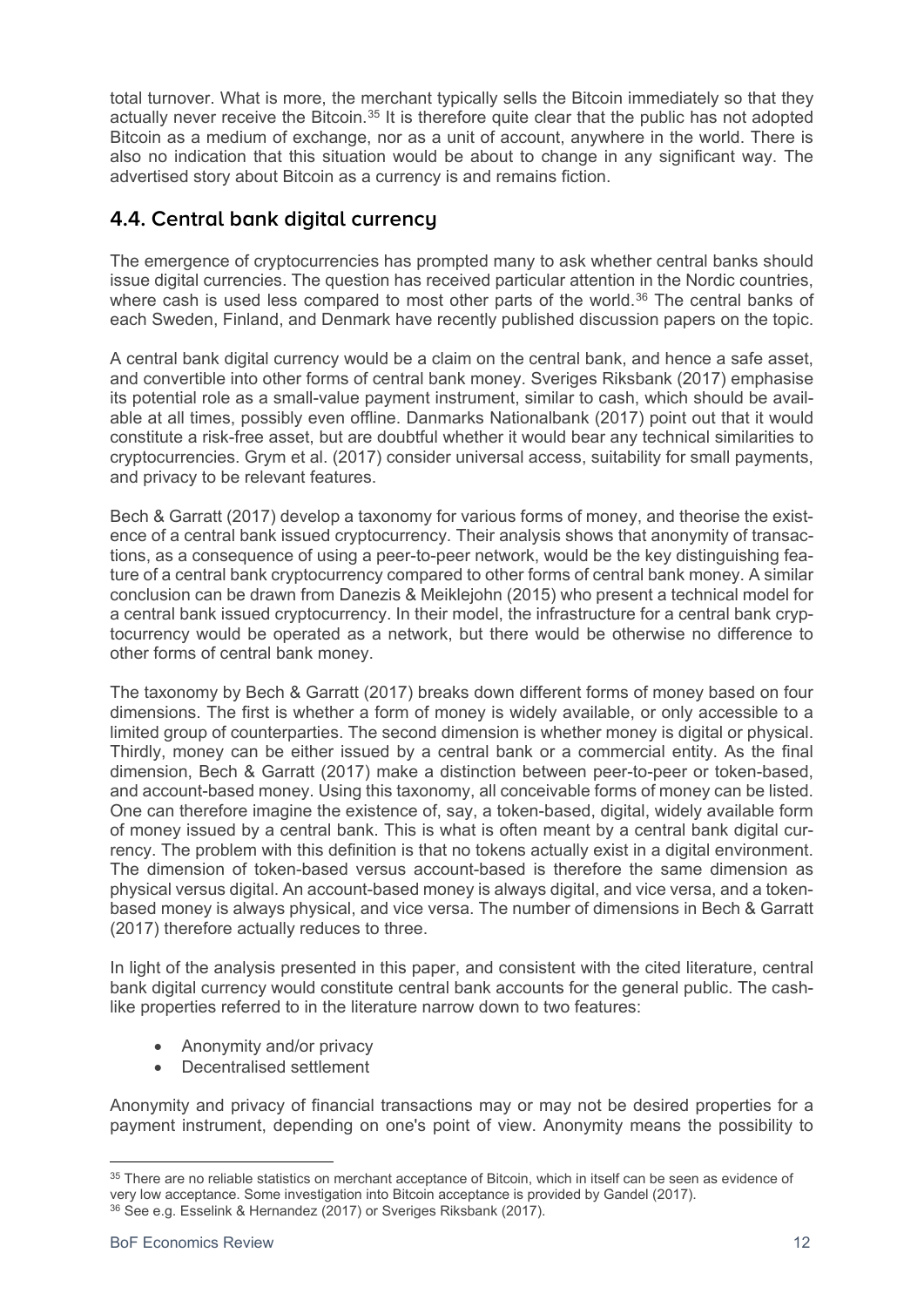make a transaction without identifying oneself. Privacy means the possibility to make a transaction without anyone except the transacting parties knowing about it. $37$  Cash transactions are currently the only type of monetary transaction that can be made both privately and anonymously. It is questionable whether anonymity actually matters to most people. Esselink & Hernandez (2017) have shown that anonymity is not important to users of cash in the Eurozone. Privacy may be more important than anonymity in most situations.

Privacy was one of the stated objectives for Nakamoto (2008). Bitcoin transfers are made to and from addresses which are essentially random account numbers with no identifying information. The Bitcoin ledger is public, but it is difficult to identify the beneficiary for each account number. This means that Bitcoin does not provide perfect anonymity, but it allows for a moderate degree of privacy.

The normative question of whether, or to what degree, banking services and payments should be private is outside the scope of this paper. It is noteworthy, however, that legislation and international treaties have developed in the direction of less privacy, whereas digital currencies seem to be striving towards more privacy. It is also important to note that ownership of an intangible asset is difficult to demonstrate, and legally defend, unless the identity of the owner is reliably known.

Whether there are significant benefits in decentralising a payments infrastructure any further from how it is operating today is doubtful. The concept has been explored to some extent, for example by Leinonen et al. (2002), but it has raised little enthusiasm before the emergence of cryptocurrencies. In any event, the technology to build decentralised payment systems has been available for far longer than cryptocurrencies have.<sup>[38](#page-13-1)</sup> The Bitcoin system has been built in a decentralised way for no reason other than to enable privacy. There is, however, an evident trade-off between efficiency and privacy, and the Bitcoin system is far slower and more costly to operate than any existing payment system.<sup>[39](#page-13-2)</sup> Moreover, as Catalini et al. (2016) and Böhme (2015) have pointed out, it is questionable whether the Bitcoin system manages to remain decentralised, as the power to govern the network is increasingly converging into the hands of a small number of large stakeholders.

## **5. Conclusions**

The story of Bitcoin becoming an actual monetary unit is based on the false perception that money could exist in a single form, such as coins, and without institutional backing. In reality, however, currency exists as both coins and banknotes, and has circulated alongside various forms of scriptural money throughout history. Replacing coins with a digital version does not mean other forms of money would go out of existence. What is more, currency can be seen as just another form of scriptural money, a kind of financial record-keeping device comparable to an account book. Money, at its essence, is a unit of account.

The concept of digital currency is therefore a fallacy, as currency cannot be digitised. When money is digital, it takes the form of account balances. Contrary to common perception, cryptocurrencies do not enable direct peer-to-peer transfers without intermediaries. Cryptocurrency systems use intermediaries, so called miners, who maintain a ledger. The fact that miners are unidentified and randomly selected for each transaction does not mean intermediaries are not used. Cryptocurrencies, therefore, are essentially accounting systems for non-existent assets.

<span id="page-13-1"></span><span id="page-13-0"></span><sup>38</sup> See Leinonen (2016).

<sup>&</sup>lt;u>.</u> <sup>37</sup> Bech & Garratt (2017) refer to privacy as *third-party anonymity* and anonymity as *counterparty anonymity*.

<span id="page-13-2"></span><sup>39</sup> See e.g. Bordo & Levin (2017)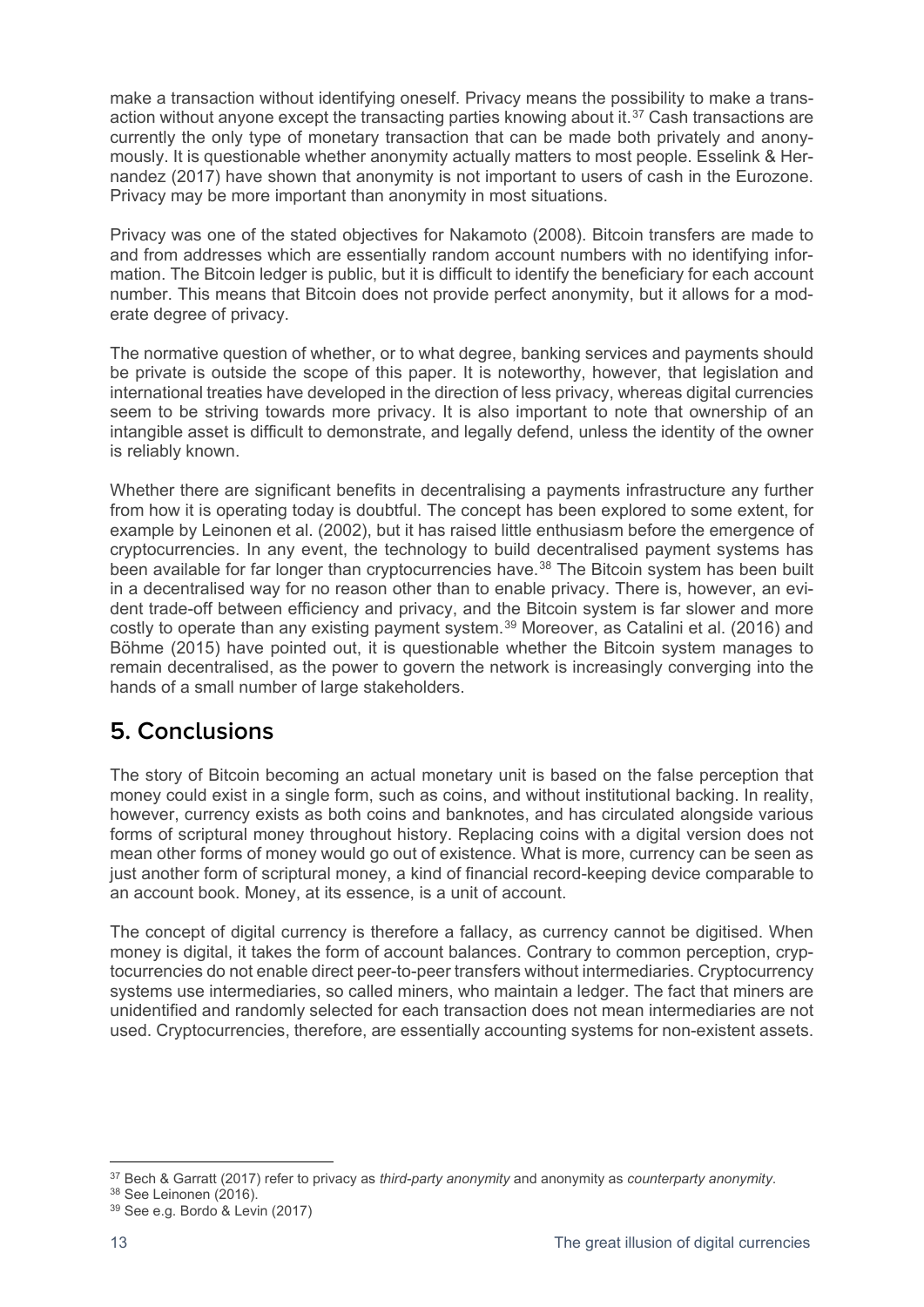## **References**

Ali, R. – Barrdear, J. – Clews, R. – Southgate, J. (2014) "The economics of digital currencies", *Quarterly Bulletin*, Q3/2014, Bank of England.

Angeriz, A. – Arestis, P. (2007) "Monetary policy in the UK", *Cambridge Journal of Economics*, Vol. 31, No. 6.

Badev, A. – Chen, M. (2014) "Bitcoin: Technical Background and Data Analysis", *Finance and Economics Discussion Series*, 2014-104, Federal Reserve Board.

Baek, C. – Elbeck, M. (2014) "Bitcoins as an investment or speculative vehicle? A first look", *Applied Economics Letters*, Vol. 22, No. 1.

Balcilar, M. – Bouri, E. – Gupta, R., Roubaud, D. (2017) "Can volume predict Bitcoin returns and volatility? A quantiles-based approach", *Economic Modelling*, Vol. 64.

Bech, M. – Garratt, R. (2017) "Central bank cryptocurrencies", *BIS Quarterly Review*, September 2017, Bank for International Settlements.

Bernanke, B.S. – Mishkin, F.S. (1997) "Inflation Targeting: A New Framework for Monetary Policy?", *Journal of Economic Perspectives*, Vol. 11, No. 2.

Böhme, R. – Christin, N. – Edelman, B. – Moore, T. (2015) "Bitcoin: Economics, Technology, and Governance", *Journal of Economic Perspectives*, Vol. 29, No. 2.

Bordes, C. – Clerc, L. (2007) "Price stability and the ECB's monetary policy strategy", *Journal of Economic Surveys*, Vol. 21, No. 2.

Bordo, M.D. – Levin, A.T. (2017) "Central Bank Digital Currency and the Future of Monetary Policy", *Hoover Institution Economics Working Papers*, No. 17104, August 2017.

Bouri, E. – Jalkh, N. – Molnár, P. – Roubaud, D. (2017) "Bitcoin for energy commodities before and after the December 2013 crash: diversifier, hedge or safe haven?", *Applied Economics*, Vol. 49, No. 50.

Brunner, K. – Meltzer, A.H. (1971) "The Uses of Money: Money in the Theory of an Exchange Economy", *American Economic Review*, Vol. 61, No. 5.

Camera, G. (2017) "A perspective on electronic alternatives to traditional currencies", *Sveriges Riksbank Economic Review*, 2017:1, Sveriges Riksbank.

Catalini, C. – Gans, J.S. (2016) "Some simple economics of the blockchain", *NBER Working Paper Series*, Working Paper 22952, National Bureau of Economic Research.

Cheah, E-T. – Fry, J. (2015) "Speculative bubbles in Bitcoin markets? An empirical investigation into the fundamental value of Bitcoin", *Economic Letters*, Vol. 130.

Cheung, A. – Roca, E. – Su, J-J. (2015) "Crypto-currency bubbles: an application of the Phillips–Shi–Yu (2013) methodology on Mt. Gox bitcoin prices", *Applied Economics*, Vol. 47, No. 23.

Danezis, G. – Meiklejohn, S. (2015) "Centrally Banked Cryptocurrencies", *Internet Society*.

Danmarks Nationalbank (2017) "Central bank digital currency in Denmark?", *Analysis*, No. 28, Danmarks Nationalbank.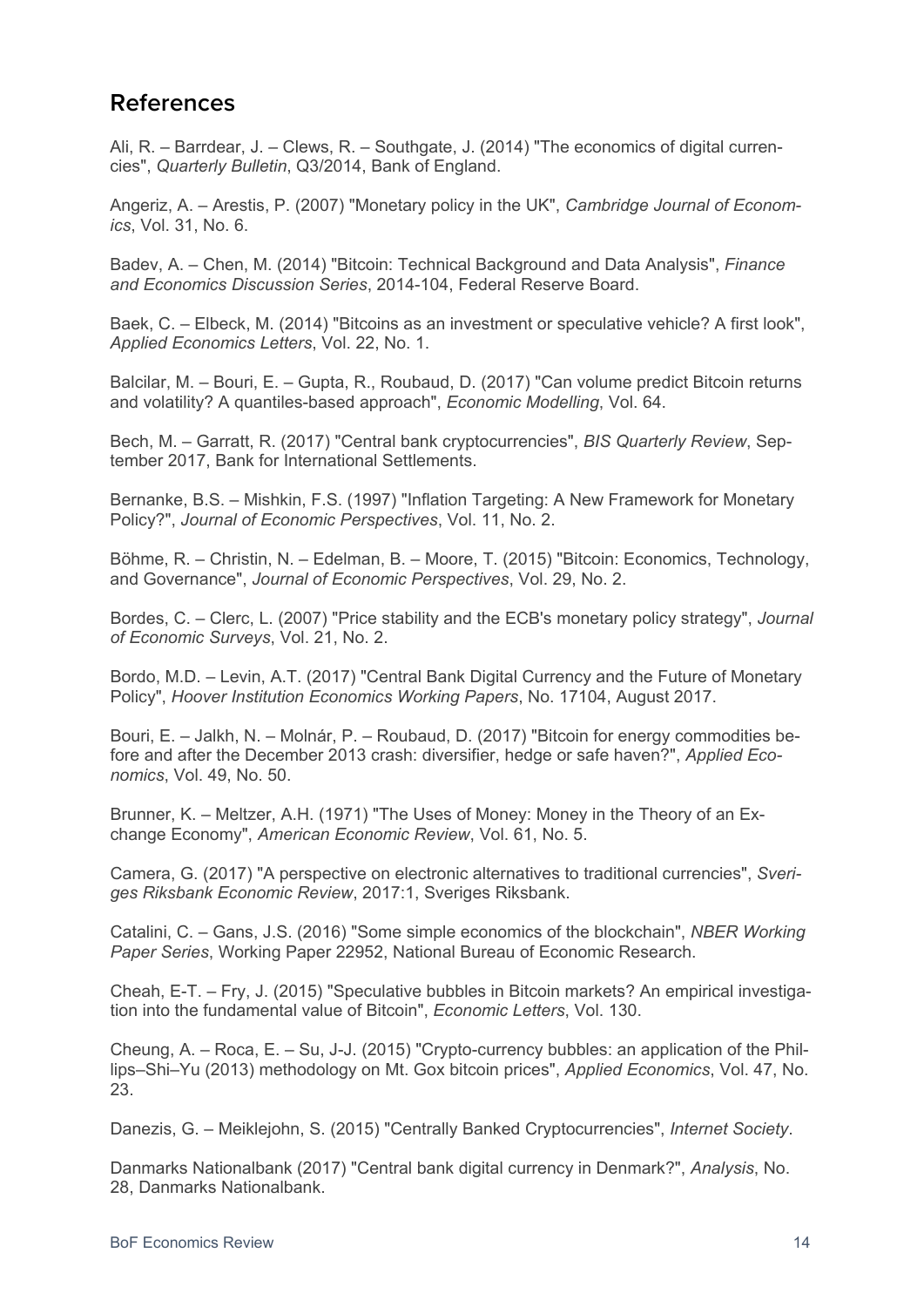De Putter, E. (2016) "Cashless society – really?", *Journal of Payments Strategy & Systems*, Vol. 10, No. 3.

Diamond, D.W. – Dybvig, P.H. (1983) "Bank Runs, Deposit Insurance, and Liquidity", *Journal of Political Economy*, Vol. 91, No. 3.

Doepke, M. – Schneider, M. (2017) "Money as a unit of account", *NBER Working Paper Series*, Working Paper 19537, National Bureau of Economic Research.

Dwyer, G.P. (2015) "The economics of Bitcoin and similar private digital currencies", *Journal of Financial Stability*, Vol. 17.

ECB (2012) "Virtual currency schemes", October 2012, European Central Bank.

ECB (2015) "Virtual currency schemes – a further analysis", February 2015, European Central Bank.

Esselink, H – Hernandez, L. (2017) "The use of cash by households in the euro area", Occasional Paper Series, No. 201, European Central Bank.

Foley, S. – Karlsen, J.R. – Putnins, T.J. (2018) "Sex, drugs, and bitcoin: How much illegal activity is financed through cryptocurrencies?",<https://ssrn.com/abstract=3102645>

Gaffney, M. (2009) "Money, Credit, and Crisis", *American Journal of Economics and Sociology*, Vol. 68, No. 4.

Gandel (2017) "Bitcoin Is Hot, But Good Luck Using It", *Bloomberg Gadfly*, December 1, 2017, [https://www.bloomberg.com/gadfly/articles/2017-12-01/bitcoin-is-hot-until-you-actually](https://www.bloomberg.com/gadfly/articles/2017-12-01/bitcoin-is-hot-until-you-actually-try-to-spend-some)[try-to-spend-some](https://www.bloomberg.com/gadfly/articles/2017-12-01/bitcoin-is-hot-until-you-actually-try-to-spend-some)

Glaser, F. – Zimmermann, K. – Haferkorn, M. – Weber, M.C. – Siering, M. (2014) "Bitcoin – asset or currency? Revealing users' hidden intentions", *Twenty Second European Conference on Information Systems*, Tel Aviv 2014.

Graeber, D. (2011) *Debt: The First 5,000 Years*, Melville House.

Greenspan, G. (2016) "Payment and exchange transactions in shared ledgers", *Journal of Payments Strategy & Systems*, Vol. 10, No. 2.

Grym, A. – Heikkinen, P. – Kauko, K. – Takala, K. (2017) "Central bank digital currency", *BoF Economics Review*, No. 5, Bank of Finland.

Heilman, G. – Rauchs, M. (2017) "Global cryptocurrency benchmarking study", Cambridge Centre for Alternative Finance, University of Cambridge Judge Business School.

Hendrickson, J.R. – Hogan, T.L. – Luther, W.J. (2016) "The political economy of Bitcoin", *Economic Inquiry*, Vol. 54, No. 2.

Huberman, G. – Leshno, J.D. – Moallemi, C. (2017) "Monopoly without a monopolist: an economic analysis of the bitcoin payment system", *Bank of Finland Research Discussion Papers*, No. 27/2017, Bank of Finland.

Innes, A.M. (1914) "The credit theory of money", *Banking Law Journal*, Vol. 31.

Jevons, W.S. (1875) *Money and the Mechanism of Exchange*, D. Appleton and Company.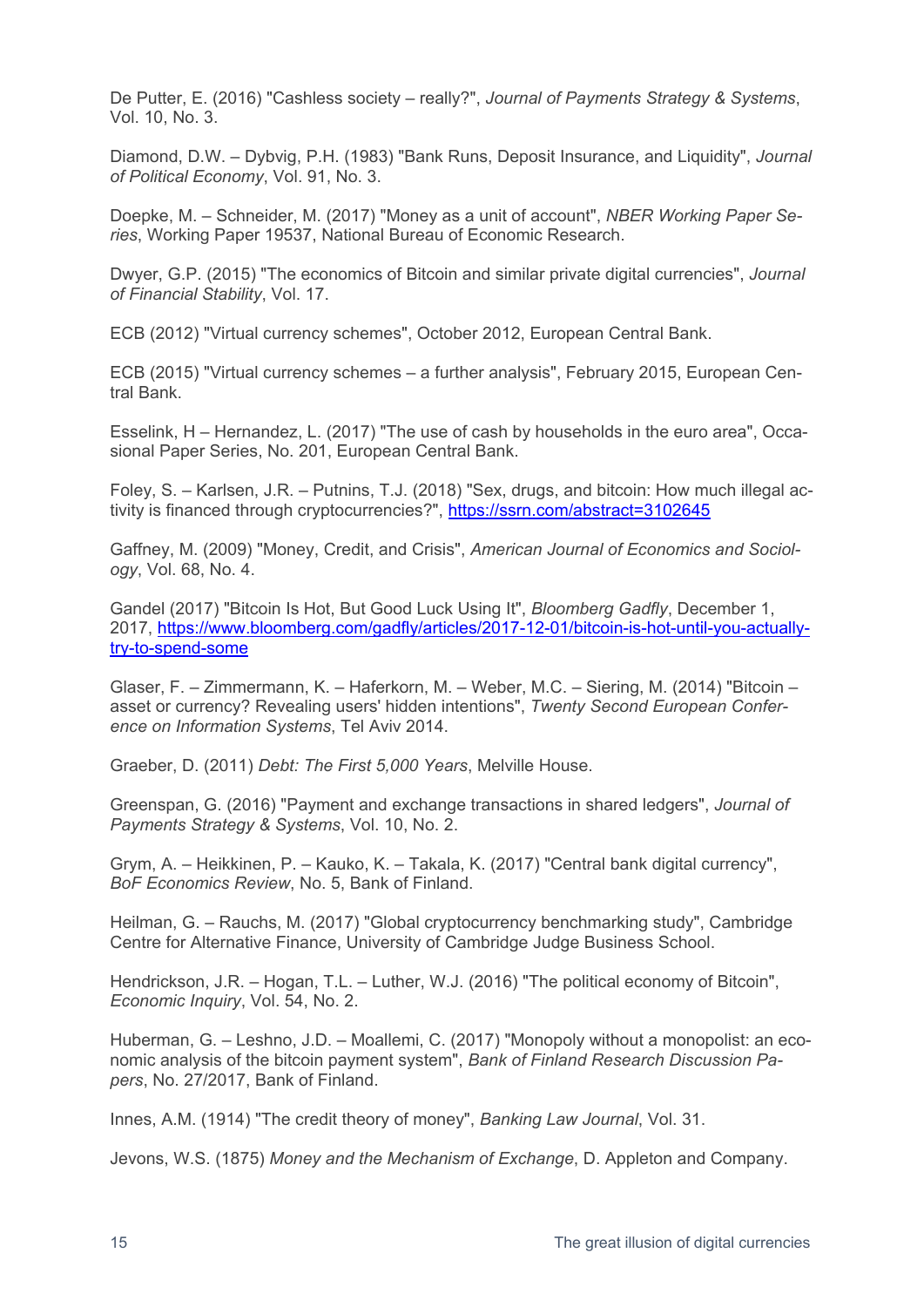Katsiampa, P. (2017) "Volatility estimation for Bitcoin: A comparison of GARCH models", *Economics Letters*, Vol. 158.

Keynes, J.M. (1936) *The General Theory of Employment, Interest, and Money*, Palgrave Macmillan.

Kiyotaki, N. – Wright, R. (1989) "On money as a medium of exchange", *Journal of Political Economy*, Vol. 97, No. 4.

Kocherlakota, N.R. (1989) "Money is memory", *Journal of Economic Theory*, Vol. 81.

Kynaston, D. (2017) *Till Time's Last Sand: A History of the Bank of England 1694-2013*, Bloomsbury Publishing.

Leinonen, H. – Lumiala, V-M. – Sarlin, R. (2002) "Settlement in modern network-based payment infrastructures – description and prototype of the E-Settlement model", *Bank of Finland Discussion Papers*, Vol. 23/2002, Bank of Finland.

Leinonen, H. (2016) "Decentralised Blockchained and Centralised Real-Time Payment Ledgers: Development Trends and Basic Requirements" in Górka, J. (ed.) (2016) *Transforming Payment Systems in Europe*, Palgrave Macmillan.

McLeay, M. – Radia, A. – Thomas, R. (2014) "Money in the modern economy: an introduction", *Quarterly Bulletin*, Q1/2014, Bank of England.

Menger, C. (1892) "On The Origins of Money", *Economic Journal*, Vol. 2.

Nadarajah, S. – Chu, J. (2017) "On the inefficiency of Bitcoin", *Economics Letters*, Vol. 150.

Nakamoto, S. (2008) "Bitcoin: A Peer-to-Peer Electronic Cash System", [www.bitcoin.org.](http://www.bitcoin.org/) Ostroy, J.M. – Starr, R.M. (1988) "The Transaction Role of Money", *UCLA Economics Working Papers*, No. 505, UCLA Department of Economics.

Pepall, L. – Reiff, J. (2016) "The ''Veblen'' effect, targeted advertising and consumer welfare", *Economics Letters*, Vol. 145.

Quinn, S. – Roberds, W. (2014) "How Amsterdam got fiat money", *Journal of Monetary Economics*, Vol. 66.

Roberts, J.J. – Rapp, N. (2017) "Exclusive: Nearly 4 Million Bitcoins Lost Forever, New Study Says", Fortune, November 25, 2017,<http://fortune.com/2017/11/25/lost-bitcoins>

Rogers, A. (2017) "The hard math behind Bitcoin's global warming problem", WIRED, December 15, 2017, [https://www.wired.com/story/bitcoin-global-warming.](https://www.wired.com/story/bitcoin-global-warming)

Samuelsson, P.A. (1958) "An Exact Consumption-Loan Model of Interest with or without the Social Contrivance of Money", *Journal of Political Economy*, Vol. 66, No. 6.

Schnabel, I. – Shin, H.S. (2018) "Money and trust: lessons from the 1620s for money in the digital age", *BIS Working Papers*, No. 698, Bank for International Settlements.

Selgin, G. (2015) "Synthetic commodity money", *Journal of Financial Stability*, Vol. 17.

Skaggs, N.T. (1998) "Debt as the Basis of Currency: The Monetary Economics of Trust", *American Journal of Economics and Sociology*, Vol. 57, No. 4.